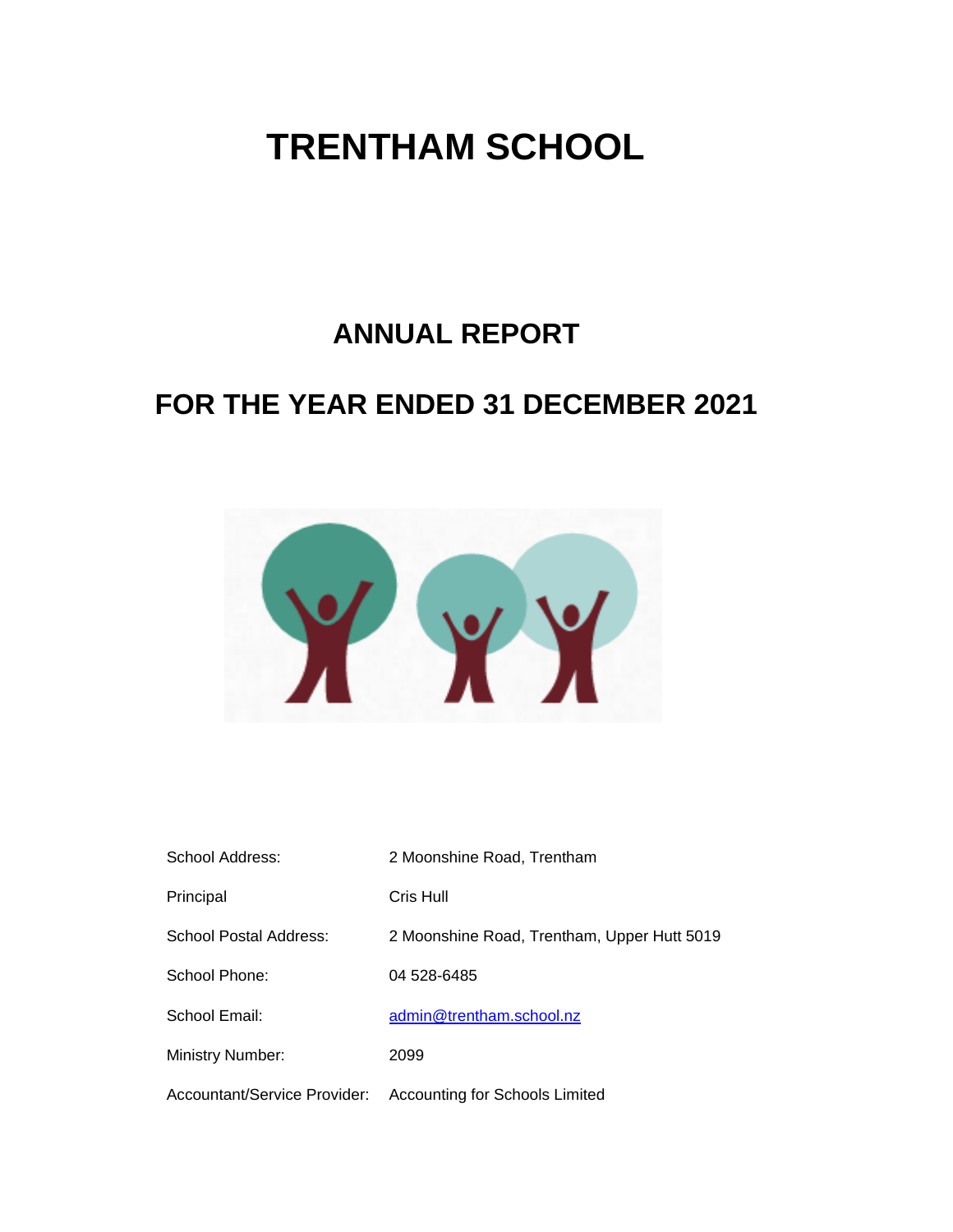Annual Report - For the year ended 31 December 2021

### **Index**

#### **Page Statement**

- 1 Statement of Responsibility
- 2 Statement of Comprehensive Revenue and Expense
- 3 Statement of Changes in Net Assets/Equity
- 4 Statement of Financial Position
- 5 Statement of Cash Flows
- 6 11 Statement of Accounting Policies
- 12 19 Notes to the Financial Statements

#### **Other Information**

- 20 Members of the Board
- 21 Kiwisport Funding
- 22- 24 Independent Auditors Report
	- 25 Analysis of Variance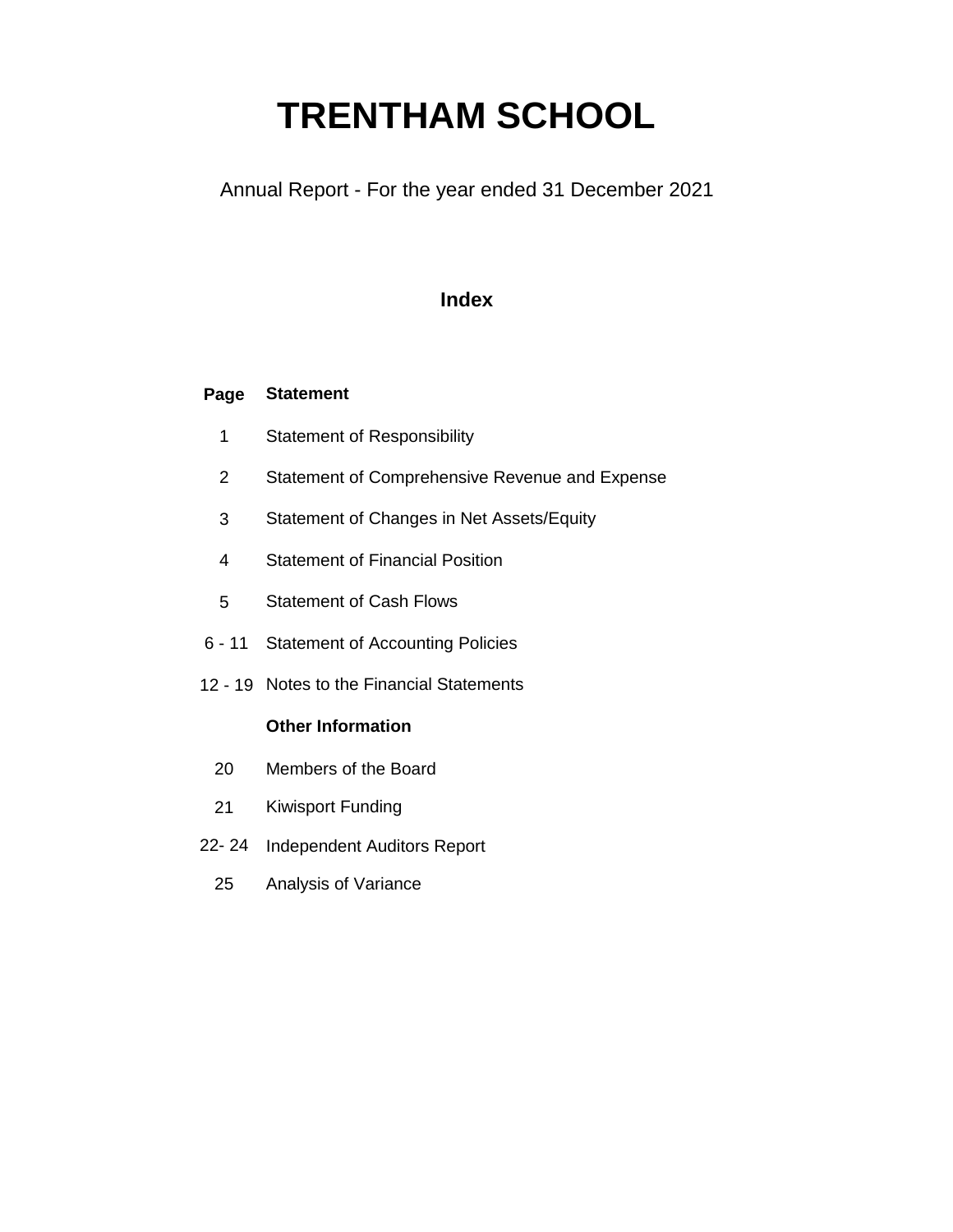### **TRENTHAM SCHOOL** Statement of Responsibility For the year ended 31 December 2021

The Board accepts responsibility for the preparation of the annual financial statements and the judgements used in these financial statements.

The management (including the principal and others as directed by the Board accepts responsibility for establishing and maintaining a system of internal controls designed to provide reasonable assurance as to the integrity and reliability of the school's financial reporting.

It is the opinion of the Board and management that the annual financial statements for the financial year ended 31 December 2021 fairly reflects the financial position and operations of the school.

The School's 2021 financial statements are authorised for issue by the Board.

Full Name of Presiding Member Full Name of Principal

Signature of Presiding Member Signature of Principal

Date: **Date: Date: Date: Date: Date: Date: Date: Date: Date: Date: Date: Date: Date: Date: Date: Date: Date: Date: Date: Date: Date: Date: Date: Date: Date: Date: Date:**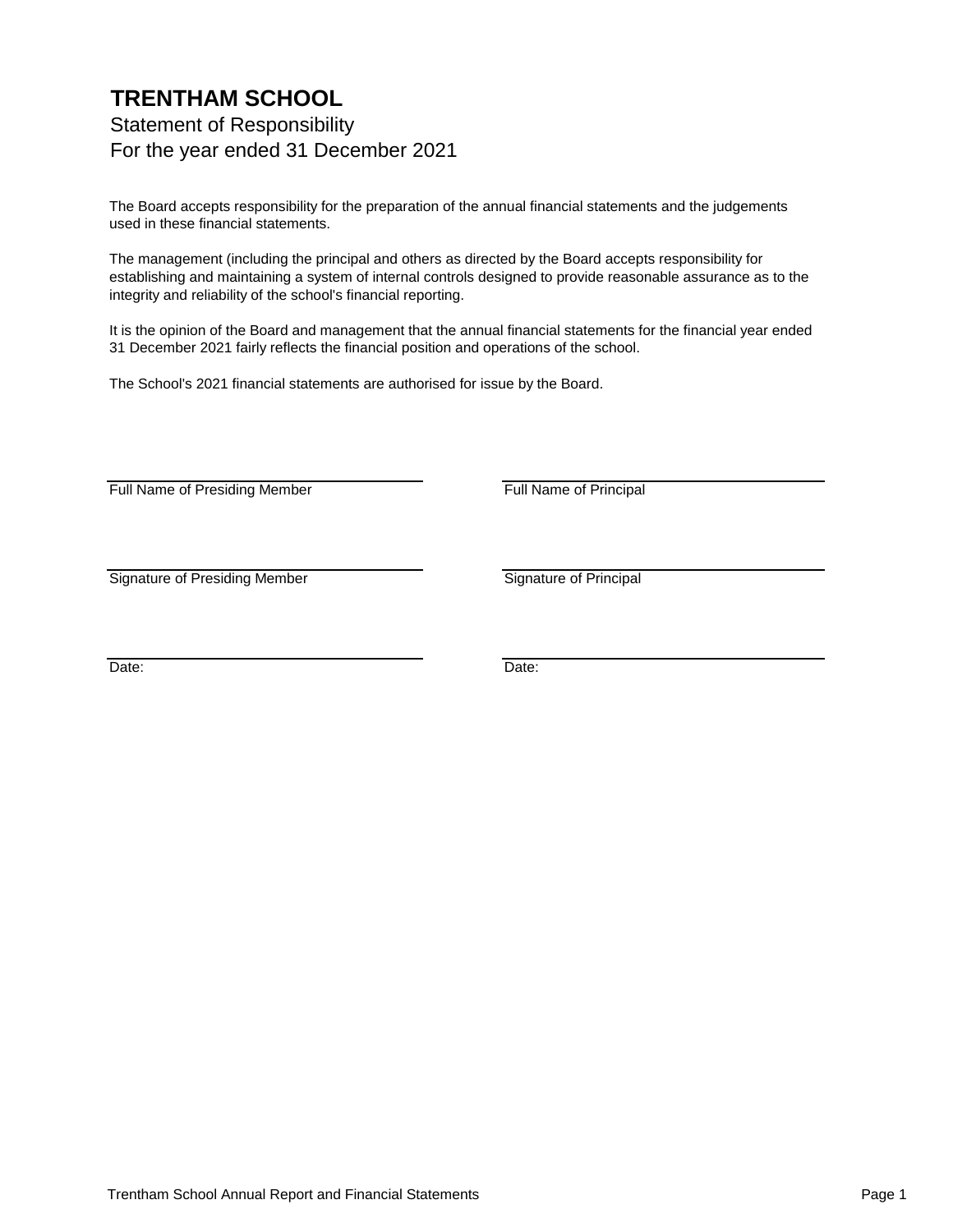### Statement of Comprehensive Revenue and Expense For the year ended 31 December 2021

|                                                      |                | 2021                | 2021<br><b>Budget</b> | 2020                |
|------------------------------------------------------|----------------|---------------------|-----------------------|---------------------|
|                                                      | <b>Notes</b>   | <b>Actual</b><br>\$ | (Unaudited)<br>5      | <b>Actual</b><br>\$ |
| <b>Revenue</b>                                       |                |                     |                       |                     |
| <b>Government Grants</b>                             | $\overline{c}$ | 3,150,601           | 3,121,191             | 3,373,102           |
| <b>Locally Raised Funds</b>                          | 3              | 63,589              | 47,600                | 71,083              |
| <b>Interest Earned</b>                               |                | 1,517               | 6,000                 | 5,479               |
| Change in Share Value                                |                |                     |                       | 1,217               |
|                                                      |                | 3,215,707           | 3,174,791             | 3,450,881           |
| <b>Expenses</b>                                      |                |                     |                       |                     |
| <b>Locally Raised Funds</b>                          | 3              | 8,448               | 400                   | 15,117              |
| <b>Learning Resources</b>                            | 4              | 2,352,038           | 2,410,030             | 2,430,555           |
| Administration                                       | 5              | 135,199             | 137,746               | 130,105             |
| <b>Finance Costs</b>                                 |                | 2,576               | 1,000                 | 1,175               |
| Change in Share Value                                |                | 562                 |                       |                     |
| Property                                             | 6              | 526,621             | 560,410               | 654,178             |
| Depreciation                                         | 11             | 101,347             | 100,000               | 103,420             |
|                                                      |                | 3,134,007           | 3,209,586             | 3,334,550           |
| <b>Net Surplus / (Deficit)</b>                       |                | 81,700              | (34, 795)             | 116,331             |
| Other Comprehensive Revenue and Expenses             |                |                     |                       |                     |
| Total Comprehensive Revenue and Expense for the Year |                | 81,700              | (34, 795)             | 116,331             |

The above Statement of Comprehensive Revenue and Expense should be read in conjunction with the accompanying notes which form part of these financial statements.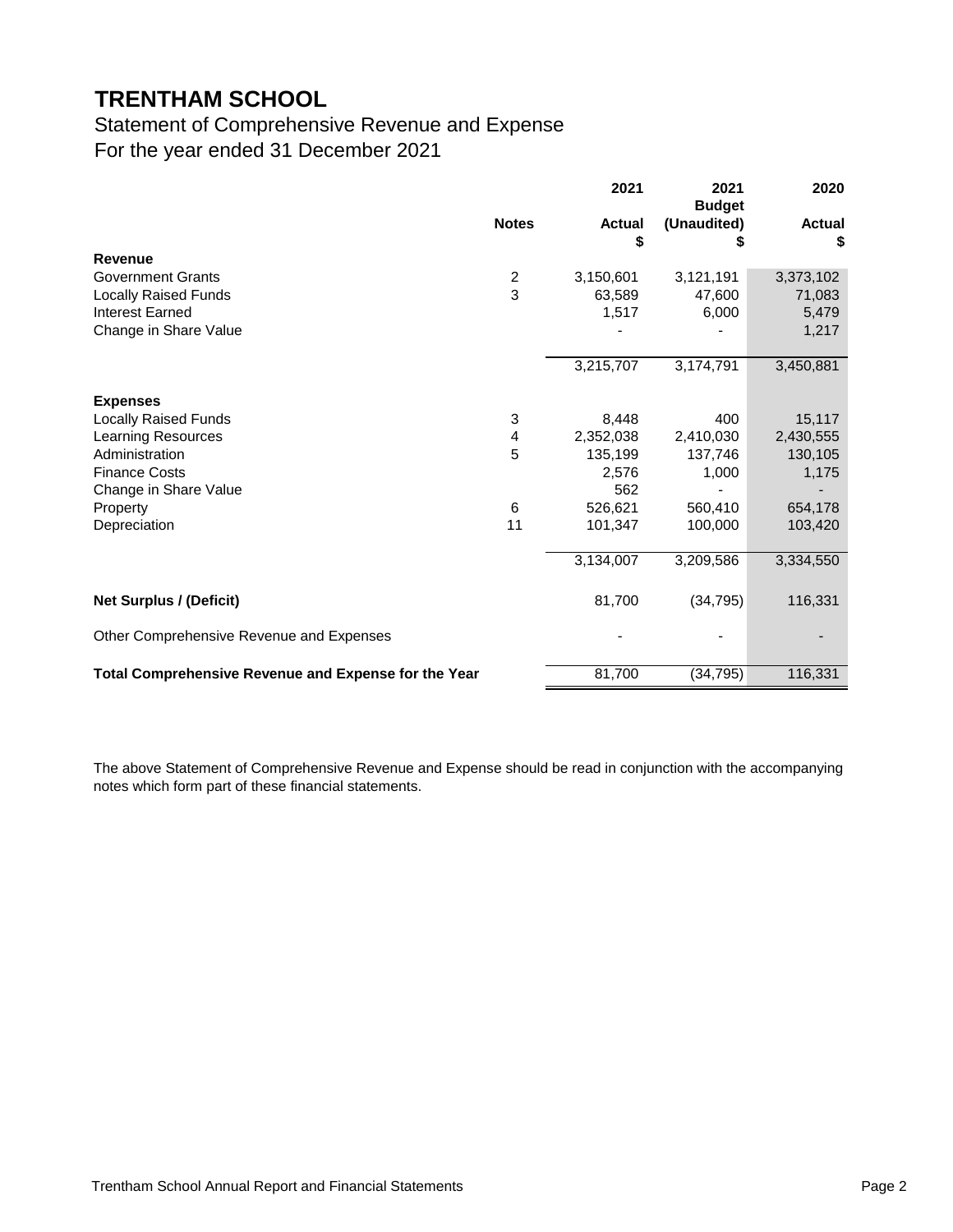### Statement of Changes in Net Assets/Equity For the year ended 31 December 2021

|                                                                                                              | 2021          | 2021                              | 2020          |
|--------------------------------------------------------------------------------------------------------------|---------------|-----------------------------------|---------------|
|                                                                                                              | <b>Actual</b> | <b>Budget</b><br>(Unaudited)<br>จ | <b>Actual</b> |
|                                                                                                              | \$            |                                   | \$            |
| <b>Balance at 1 January</b>                                                                                  | 1,646,975     | 1,646,975                         | 1,525,549     |
| Total comprehensive revenue and expense for the year<br>Capital Contributions from the Ministry of Education | 81,700        | (34, 795)                         | 116,331       |
| Contribution - Furniture and Equipment Grant                                                                 | 1,875         |                                   | 5,095         |
| <b>Equity at 31 December</b>                                                                                 | 1,730,550     | 1,612,180                         | 1,646,975     |
|                                                                                                              |               |                                   |               |
| <b>Retained Earnings</b>                                                                                     | 1,730,550     | 1,612,180                         | 1,646,975     |
| <b>Equity at 31 December</b>                                                                                 | 1,730,550     | 1,612,180                         | 1,646,975     |

The above Statement of Changes in Net Assets/Equity should be read in conjunction with the accompanying notes which form part of these financial statements.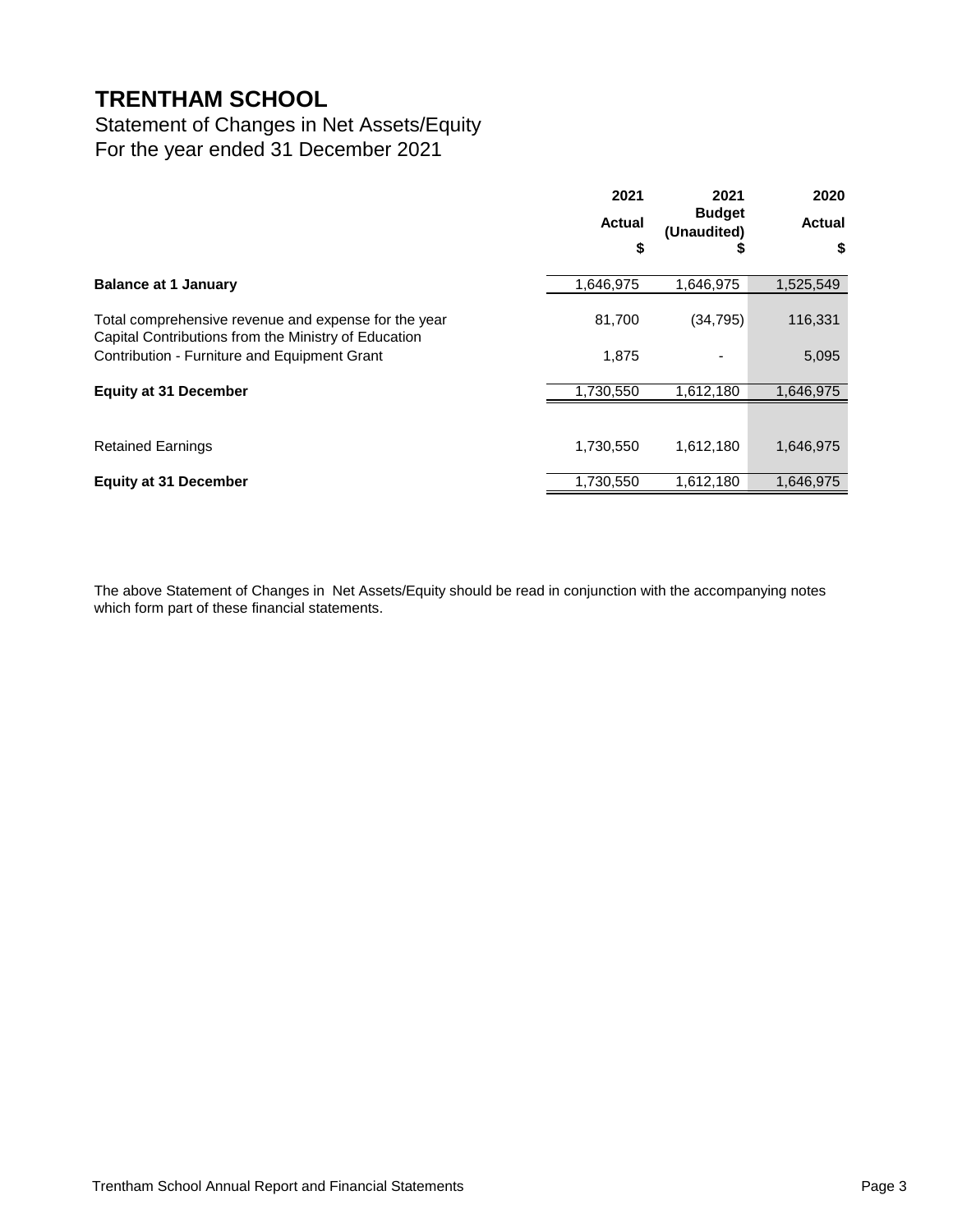### Statement of Financial Position As at 31 December 2021

|                                                         |                | 2021          | 2021<br><b>Budget</b> | 2020          |
|---------------------------------------------------------|----------------|---------------|-----------------------|---------------|
|                                                         | <b>Notes</b>   | <b>Actual</b> | (Unaudited)           | <b>Actual</b> |
| <b>Current Assets</b>                                   |                | \$            | \$                    |               |
|                                                         | $\overline{7}$ | 588,420       | 587,978               | 1,020,770     |
| Cash and Cash Equivalents<br><b>Accounts Receivable</b> | 8              | 161,898       | 150,000               | 160,679       |
| <b>GST Receivable</b>                                   |                | 5,937         | 5,000                 | 37,531        |
| Inventories                                             | 9              | 457           | 500                   | 626           |
| Investments                                             | 10             | 123,327       | 118,700               | 122,897       |
| Prepayments                                             |                | 12,940        | 4,000                 | 11,584        |
| Funds held for Capital Works Projects                   | 16             | 144,807       | 277,502               | 15,927        |
|                                                         |                |               |                       |               |
|                                                         |                | 1,037,786     | 1,143,680             | 1,370,014     |
|                                                         |                |               |                       |               |
| <b>Current Liabilities</b>                              |                |               |                       |               |
| <b>Accounts Payable</b>                                 | 12             | 186,742       | 200,000               | 449,024       |
| <b>Finance Lease Liability</b>                          | 15             | 7,744         | 10,000                | 9,228         |
| Revenue Received in Advance                             | 13             | 2,642         | 2,000                 | 5,160         |
| Provision for Cyclical Maintenance                      | 14             |               | 7,500                 | 7,500         |
|                                                         |                |               |                       |               |
|                                                         |                | 197,128       | 219,500               | 470,912       |
| <b>Working Capital Surplus/(Deficit)</b>                |                | 840,658       | 924,180               | 899,102       |
| <b>Non-current Assets</b>                               |                |               |                       |               |
| Property, Plant and Equipment                           | 11             | 933,723       | 727,500               | 776,896       |
|                                                         |                |               |                       |               |
|                                                         |                | 933,723       | 727,500               | 776,896       |
| <b>Non-current Liabilities</b>                          |                |               |                       |               |
| <b>Finance Lease Liability</b>                          | 15             | 9,273         | 10,000                | 2,523         |
| Provision for Cyclical Maintenance                      | 14             | 34,558        | 29,500                | 26,500        |
|                                                         |                |               |                       |               |
|                                                         |                | 43,831        | 39,500                | 29,023        |
| <b>Net Assets</b>                                       |                | 1,730,550     | 1,612,180             | 1,646,975     |
|                                                         |                |               |                       |               |
|                                                         |                |               |                       |               |
| <b>Equity</b>                                           |                | 1,730,550     | 1,612,180             | 1,646,975     |

The above Statement of Financial Performance should be read in conjunction with the accompanying notes which form part of these financial statements.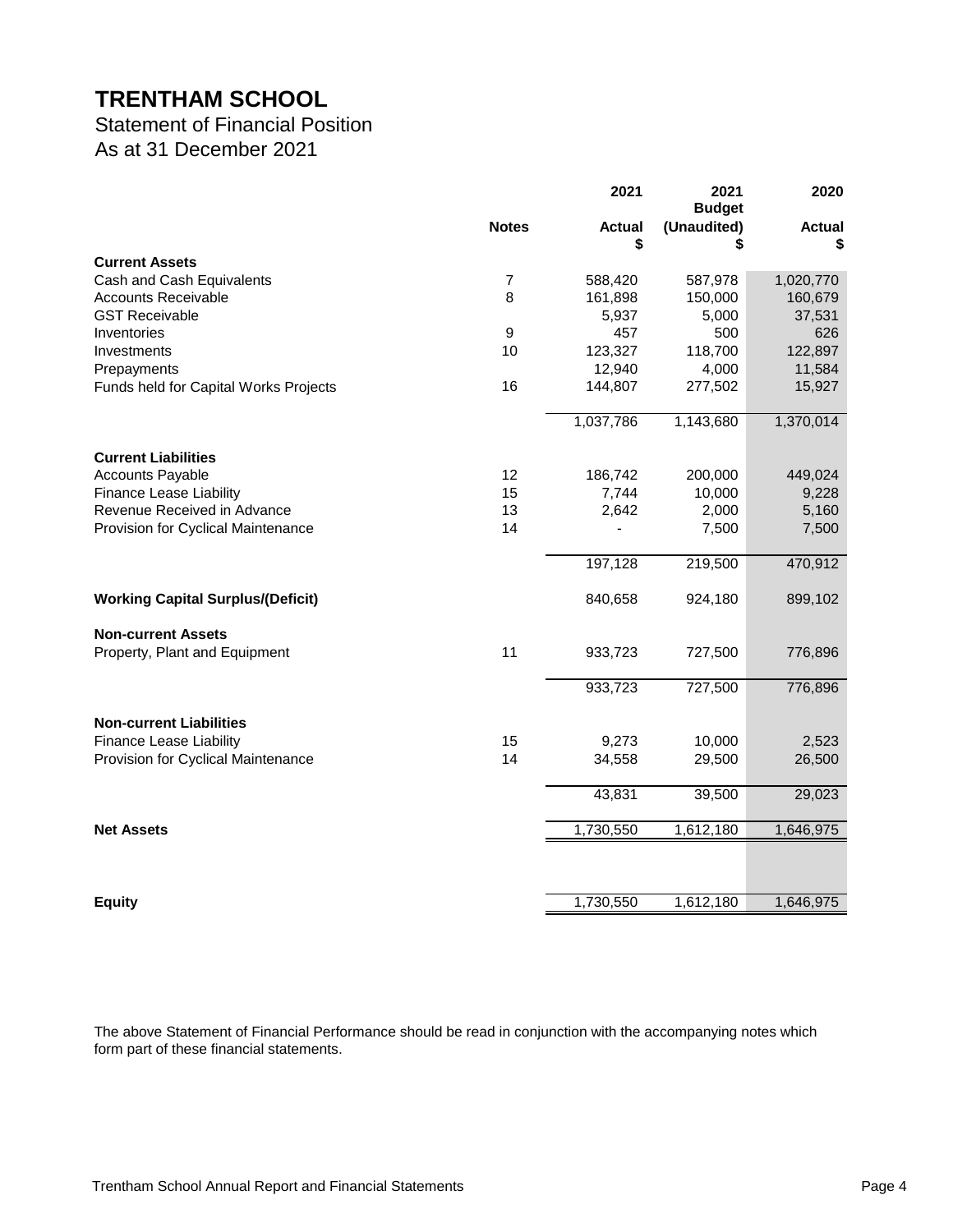Statement of Cash Flows For the year ended 31 December 2021

|                                                        |             | 2021          | 2021<br><b>Budget</b> | 2020          |
|--------------------------------------------------------|-------------|---------------|-----------------------|---------------|
|                                                        | <b>Note</b> | <b>Actual</b> | (Unaudited)           | <b>Actual</b> |
|                                                        |             | \$            |                       |               |
| <b>Cash flows from Operating Activities</b>            |             |               |                       |               |
| <b>Government Grants</b>                               |             | 891,237       | 867,914               | 964,794       |
| <b>Locally Raised Funds</b>                            |             | 66,750        | 49,382                | 72,962        |
| Goods and Services Tax (net)                           |             | 31,593        | 32,532                | (19, 334)     |
| Payments to Employees                                  |             | (478, 479)    | (529, 775)            | (554, 236)    |
| Payments to Suppliers                                  |             | (554, 240)    | (307, 291)            | (257, 763)    |
| <b>Interest Paid</b>                                   |             | (2,572)       | (1,000)               | (1, 175)      |
| <b>Interest Received</b>                               |             | 1,483         | 6,006                 | 8,309         |
| Net cash from / (to) the Operating Activities          |             | (44, 228)     | 117,768               | 213,557       |
| <b>Cash flows from Investing Activities</b>            |             |               |                       |               |
| Purchase of PPE (and Intangibles)                      |             | (249, 294)    | (50, 604)             | (66, 425)     |
| Proceeds from Sale of Investments                      |             | (992)         | 2,952                 | 62,473        |
| Net cash from / (to) the Investing Activities          |             | (257, 502)    | (47, 652)             | (3,952)       |
| <b>Cash flows from Financing Activities</b>            |             |               |                       |               |
| Furniture and Equipment Grant                          |             | 1,875         |                       | 5,095         |
| <b>Finance Lease Payments</b>                          |             | (3,615)       | 8,249                 | (14, 679)     |
| <b>Capital Contributions for Capital Works</b>         |             |               |                       |               |
| Funds on behalf of Third Parties                       |             | (128, 880)    | (511, 157)            | 191,544       |
| Net cash from Financing Activities                     |             | (130, 620)    | (502,908)             | 181,960       |
| Net increase/(decrease) in cash and cash equivalents   |             | (432, 350)    | (432, 792)            | 391,565       |
| Cash and cash equivalents at the beginning of the year | 7           | 1,020,770     | 1,020,770             | 629,205       |
| Cash and cash equivalents at the end of the year       | 7           | 588,420       | 587,978               | 1,020,770     |

The statement of cash flows records only those cash flows directly within the control of the School. This means centrally funded teachers' salaries and the use of land and buildings grant and expense have been excluded.

The above Cash Flow Statement should be read in conjunction with the accompanying notes which form part of these financial statements.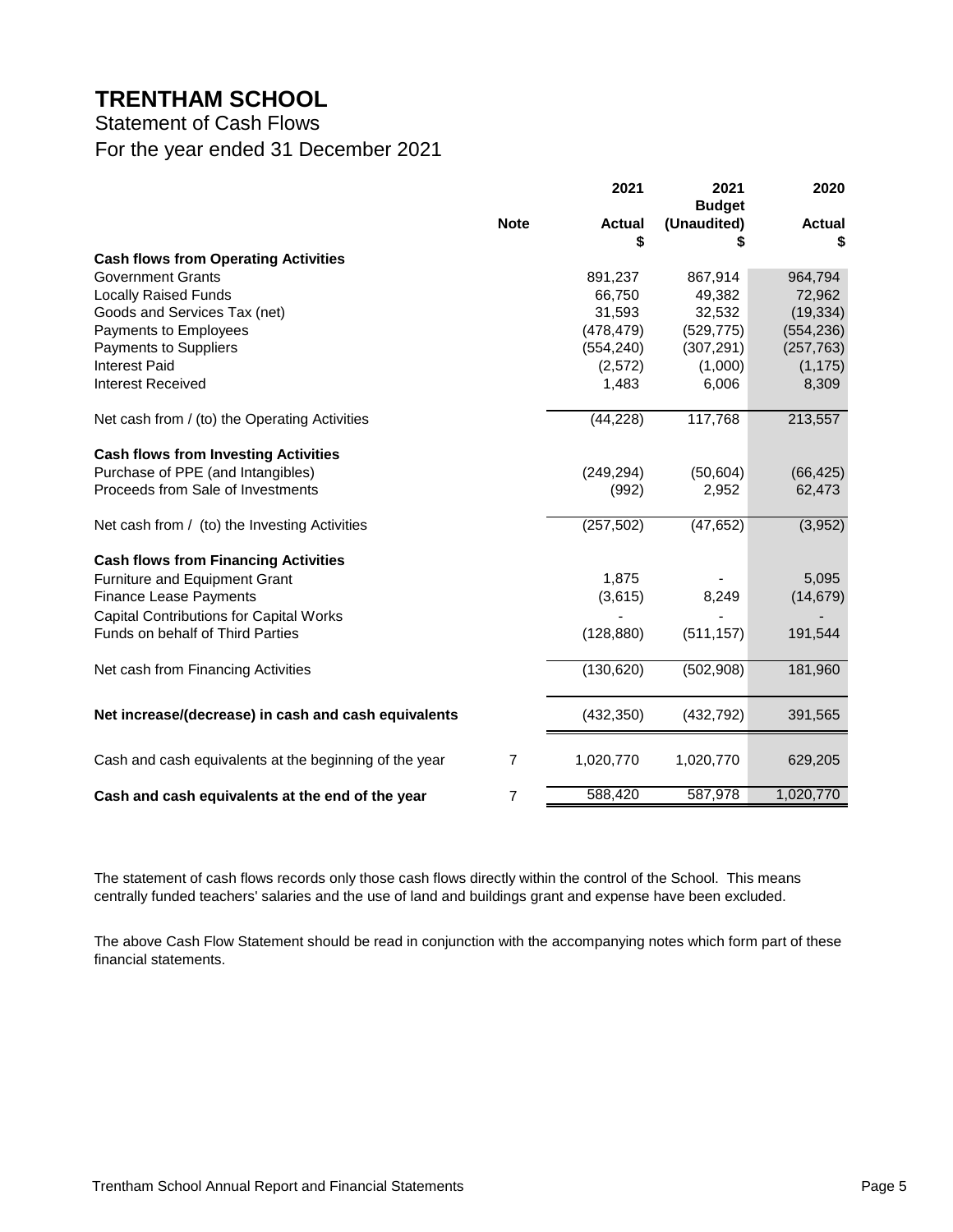Notes to the Financial Statements For the year ended 31 December 2021

#### **1. Statement of Accounting Policies**

#### **a) Reporting Entity**

Trentham School (the School) is a Crown entity as specified in the Crown Entities Act 2004 and a school as described in the Education and Training Act 2020. The Board is of the view that the School is a public benefit entity for financial reporting purposes.

#### **b) Basis of Preparation**

#### *Reporting Period*

The financial reports have been prepared for the period 1 January 2021 to 31 December 2021 and in accordance with the requirements of the Education and Training Act 2020.

#### *Basis of Preparation*

The financial statements have been prepared on a going concern basis, and the accounting policies have been consistently applied throughout the period.

#### *Financial Reporting Standards Applied*

The Education and Training Act 2020 requires the School, as a Crown entity, to prepare financial statements in accordance with generally accepted accounting practice. The financial statements have been prepared in accordance with generally accepted accounting practice in New Zealand, applying Public Sector Public Benefit Entity (PBE) Standards Reduced Disclosure Regime as appropriate to public benefit entities that qualify for Tier 2 reporting. The school is considered a Public Benefit Entity as it meets the criteria specified as "having a primary objective to provide goods and/or services for community or social benefit and where any equity has been provided with a view to supporting that primary objective rather than for financial return to equity holders".

#### *PBE Accounting Standards Reduced Disclosure Regime*

The School qualifies for Tier 2 as the school is not publicly accountable and is not considered large as it falls below the expenditure threshold of \$30 million per year. All relevant reduced disclosure concessions have been taken.

#### *Measurement Base*

The financial statements are prepared on the historical cost basis unless otherwise noted in a specific accounting policy.

#### *Presentation Currency*

These financial statements are presented in New Zealand dollars, rounded to the nearest dollar.

#### *Specific Accounting Policies*

The accounting policies used in the preparation of these financial statements are set out below.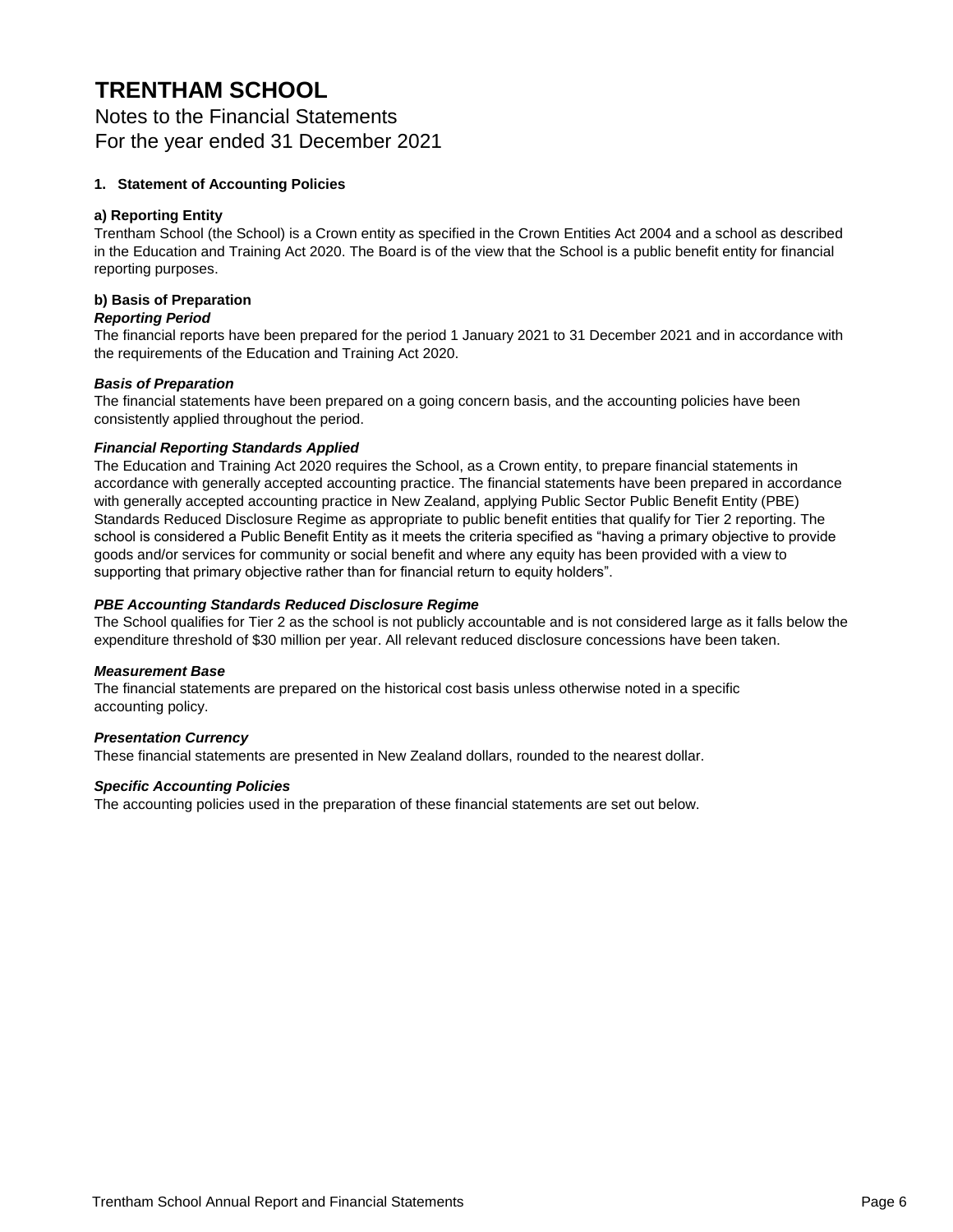Notes to the Financial Statements For the year ended 31 December 2021

#### **1. Statement of Accounting Policies**

#### *Critical Accounting Estimates And Assumptions*

The preparation of financial statements requires management to make judgements, estimates and assumptions that affect the application of accounting policies and the reported amounts of assets, liabilities, revenue and expenses. Actual results may differ from these estimates.

Estimates and underlying assumptions are reviewed on an ongoing basis. Revisions to accounting estimates are recognised in the period in which the estimate is revised and in any future periods affected.

#### *Useful lives of property, plant and equipment*

The School reviews the estimated useful lives of property, plant and equipment at the end of each reporting date. The School believes that the estimated useful lives of the property, plant and equipment as disclosed in the Significant Accounting Policies are appropriate to the nature of the property, plant and equipment at reporting date. Property, plant and equipment is disclosed at note 11.

#### *Cyclical Maintenance*

A school recognises its obligation to maintain the Ministry's buildings in a good state of repair as a provision for cyclical maintenance. This provision relates mainly to the painting of the school buildings. The estimate is based on the school's long term maintenance plan which is prepared as part of its 10 Year Property Planning process. During the year, the Board assesses the reasonableness of its 10 Year Property Plan on which the provision is based. Cyclical maintenance is disclosed at note 14.

#### *Critical Judgements in applying accounting policies*

Management has exercised the following critical judgements in applying accounting policies:

#### *Classification of leases*

Determining whether a lease is a finance lease or an operating lease requires judgement as to whether the lease transfers substantially all the risks and rewards of ownership to the school. Judgement is required on various aspects that include, but are not limited to, the fair value of the leased asset, the economic life of the leased asset, whether or not to include renewal options in the lease term, and determining an appropriate discount rate to calculate the present value of the minimum lease payments. Classification as a finance lease means the asset is recognised in the statement of financial position as property, plant, and equipment, whereas for an operating lease no such asset is recognised.

#### *Recognition of grants*

The School reviews the grants monies received at the end of each reporting period and whether any require a provision to carry forward amounts unspent. The School believes all grants received have been appropriately recognised as a liability if required. Government grants are disclosed at note 2.

#### **c) Revenue Recognition**

#### *Government Grants*

The school receives funding from the Ministry of Education. The following are the main types of funding that the School receives;

Operational grants are recorded as revenue when the School has the rights to the funding, which is in the year that the funding is received.

Teachers salaries grants are recorded as revenue when the School has the rights to the funding in the salary period they relate to. The grants are not received in cash by the School and are paid directly to teachers by the Ministry of Education.

Use of land and buildings grants are recorded as revenue in the period the School uses the land and buildings. These are not received in cash by the School as they equate to the deemed expense for using the land and buildings which are owned by the Crown.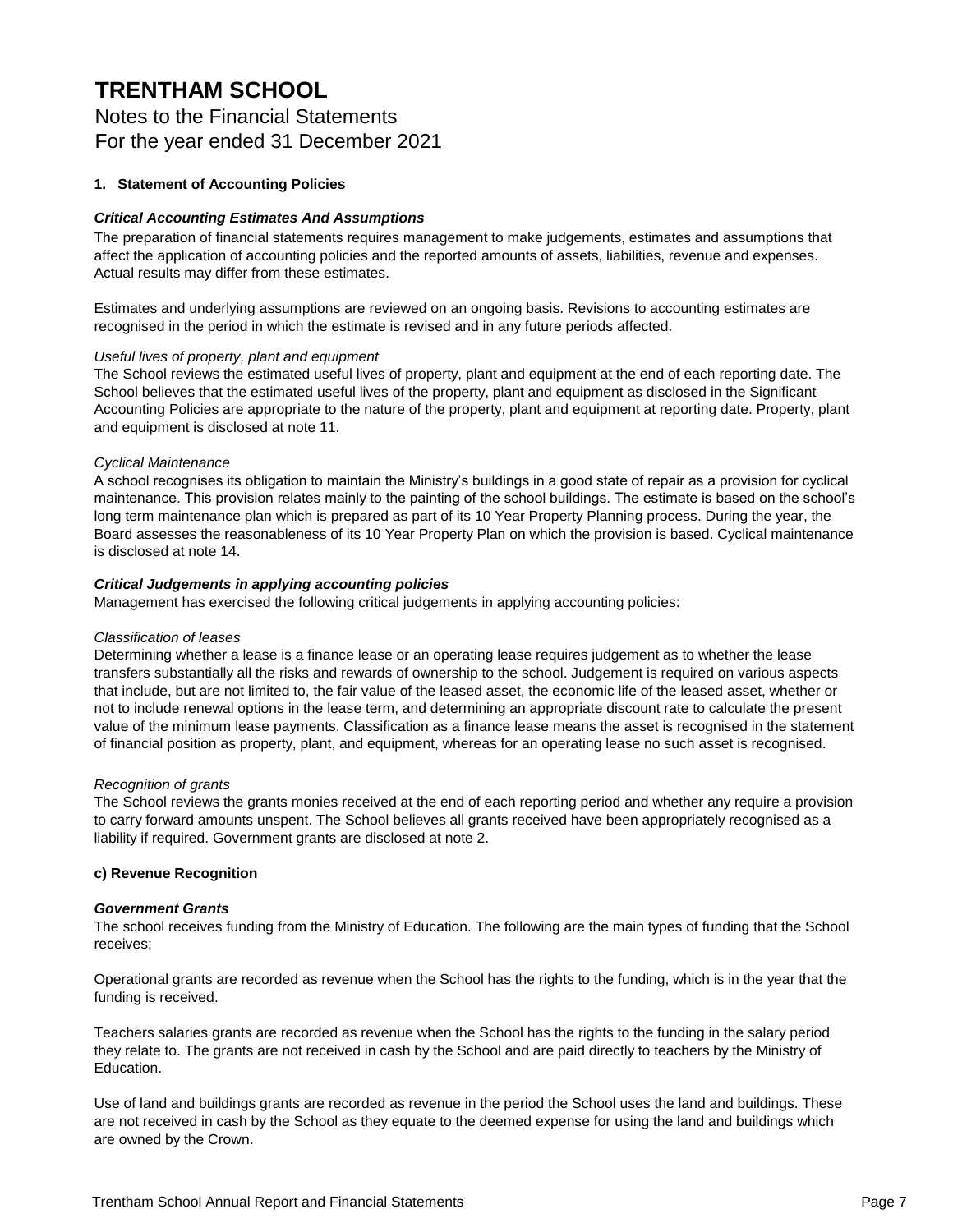Notes to the Financial Statements For the year ended 31 December 2021

#### **1. Statement of Accounting Policies**

#### *Other Grants*

Other grants are recorded as revenue when the School has the rights to the funding, unless there are unfulfilled conditions attached to the grant, in which case the amount relating to the unfulfilled conditions is recognised as a liability and released to revenue as the conditions are fulfilled.

#### *Donations, Gifts and Bequests*

Donations, gifts and bequests are recorded as revenue when their receipt is formally acknowledged by the School.

#### *Interest Revenue*

Interest Revenue earned on cash and cash equivalents and investments is recorded as revenue in the period it is earned.

#### **d) Use of Land and Buildings Expense**

The property from which the School operates is owned by the Crown and managed by the Ministry of Education on behalf of the Crown. The School's use of the land and buildings as occupant is based on a property occupancy document as gazetted by the Ministry. The expense is based on an assumed market rental yield on the value of land and buildings as used for rating purposes. This is a non-cash expense that is offset by a non-cash grant from the Ministry.

#### **e) Operating Lease Payments**

Payments made under operating leases are recognised in the Statement of Comprehensive Revenue and Expense on a straight line basis over the term of the lease.

#### **f) Finance Lease Payments**

Finance lease payments are apportioned between the finance charge and the reduction of the outstanding liability. The finance charge is allocated to each period during the lease term on an effective interest basis.

#### **g) Cash and Cash Equivalents**

Cash and cash equivalents include cash on hand, bank balances, deposits held at call with banks, and other short term highly liquid investments with original maturities of 90 days or less, and bank overdrafts. The carrying amount of cash and cash equivalents represent fair value.

#### **h) Accounts Receivable**

Short-term receivables are recorded at the amount due, less an allowance for credit losses (uncollectable debts). The schools receivables are largely made up of funding from the Ministry of Education, therefore the level of uncollectable debts is not considered to be material. However, short-term receivables are written off when there is no reasonable expectation of recovery.

#### **i) Inventories**

Inventories are consumable items held for sale and comprise of stationery and school uniforms. They are stated at the lower of cost and net realisable value. Cost is determined on a first in, first out basis. Net realisable value is the estimated selling price in the ordinary course of activities less the estimated costs necessary to make the sale. Any write down from cost to net realisable value is recorded as an expense in the Statement of Comprehensive Revenue and Expense in the period of the write down.

#### **j) Investments**

Bank term deposits are initially measured at the amount invested. Interest is subsequently accrued and added to the investment balance. A loss allowance for expected credit losses is recognised if the estimated loss allowance is not trivial.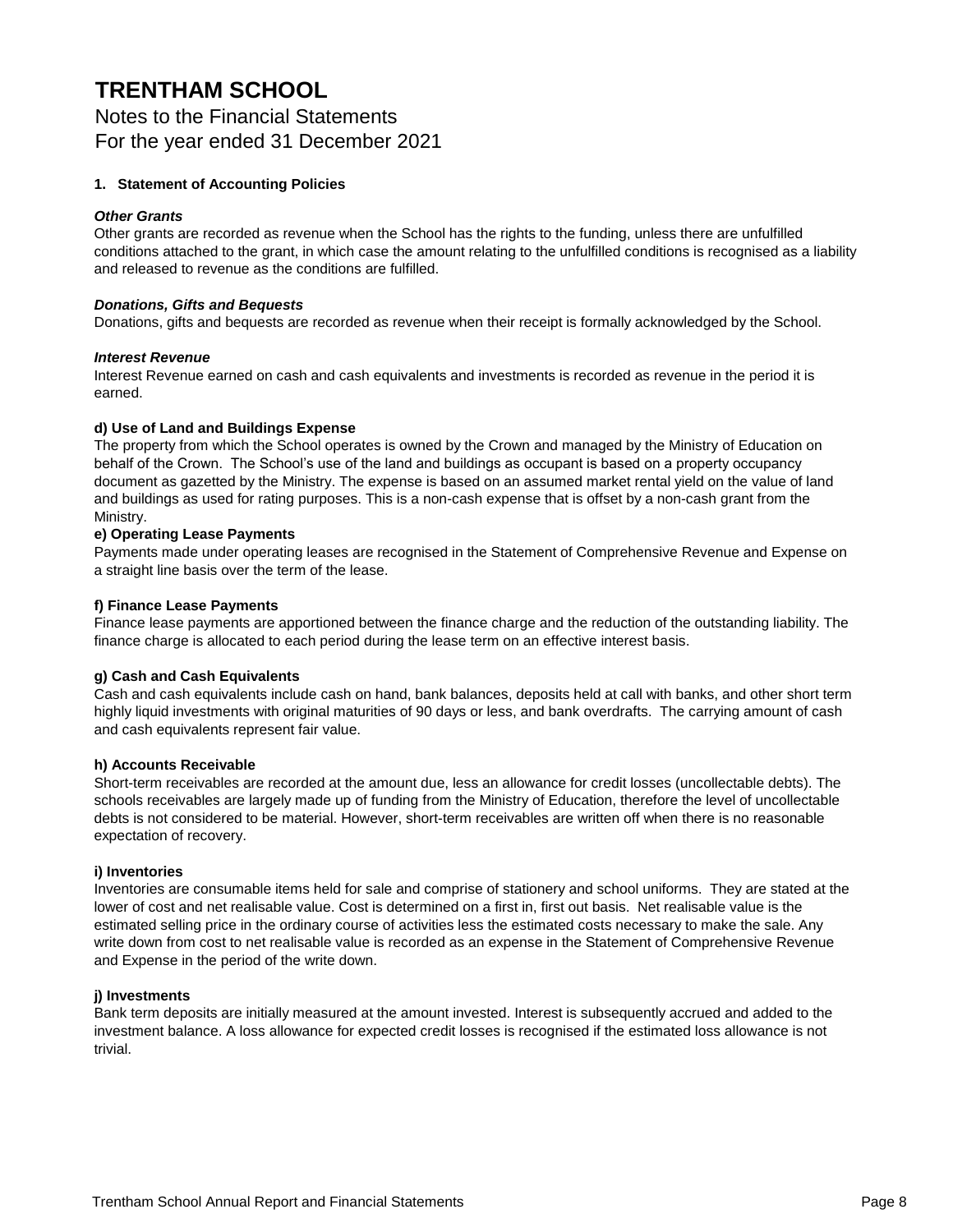Notes to the Financial Statements For the year ended 31 December 2021

#### **1. Statement of Accounting Policies**

#### **k) Property, Plant and Equipment**

Land and buildings owned by the Crown are excluded from these financial statements. The Board's use of the land and buildings as 'occupant' is based on a property occupancy document.

Improvements to buildings owned by the Crown are recorded at cost, less accumulated depreciation and impairment losses.

Property, plant and equipment are recorded at cost or, in the case of donated assets, fair value at the date of receipt, less accumulated depreciation and impairment losses. Cost or fair value as the case may be, includes those costs that relate directly to bringing the asset to the location where it will be used and making sure it is in the appropriate condition for its intended use.

Property, plant and equipment acquired with individual values under \$500 are not capitalised, they are recognised as an expense in the Statement of Comprehensive Revenue and Expense.

Gains and losses on disposals (*i.e.* sold or given away) are determined by comparing the proceeds received with the carrying amounts (*i.e.* the book value). The gain or loss arising from the disposal of an item of property, plant and equipment is recognised in the Statement of Comprehensive Revenue and Expense.

#### *Leased Assets*

A finance lease transfers to the lessee substantially all the risks and rewards incidental to ownership of an asset, whether or not title is eventually transferred. At the start of the lease term, finance leases are recognised as assets and liabilities in the statement of financial position at the lower of the fair value of the leased asset or the present value of the minimum lease payments. The finance charge is charged to the surplus or deficit over the lease period so as to produce a constant periodic rate of interest on the remaining balance of the liability. The amount recognised as an asset is depreciated over its useful life. If there is no reasonable certainty whether the school will obtain ownership at the end of the lease term, the asset is fully depreciated over the shorter of the lease term and its useful life.

#### *Depreciation*

Property, plant and equipment except for library resources are depreciated over their estimated useful lives on a straight line basis. Library resources are depreciated on a diminishing value basis. Depreciation of all assets is reported in the Statement of Comprehensive Revenue and Expense.

The estimated useful lives of the assets are:

 Buildings & Grounds 10 - 50 years Furniture and equipment **Furniture 3** - 15 years Information Technology 3 - 5 years Leased Assets Term of Lease Library resources 12.5% Diminishing value Plant & Other Equipment 5 - 10 years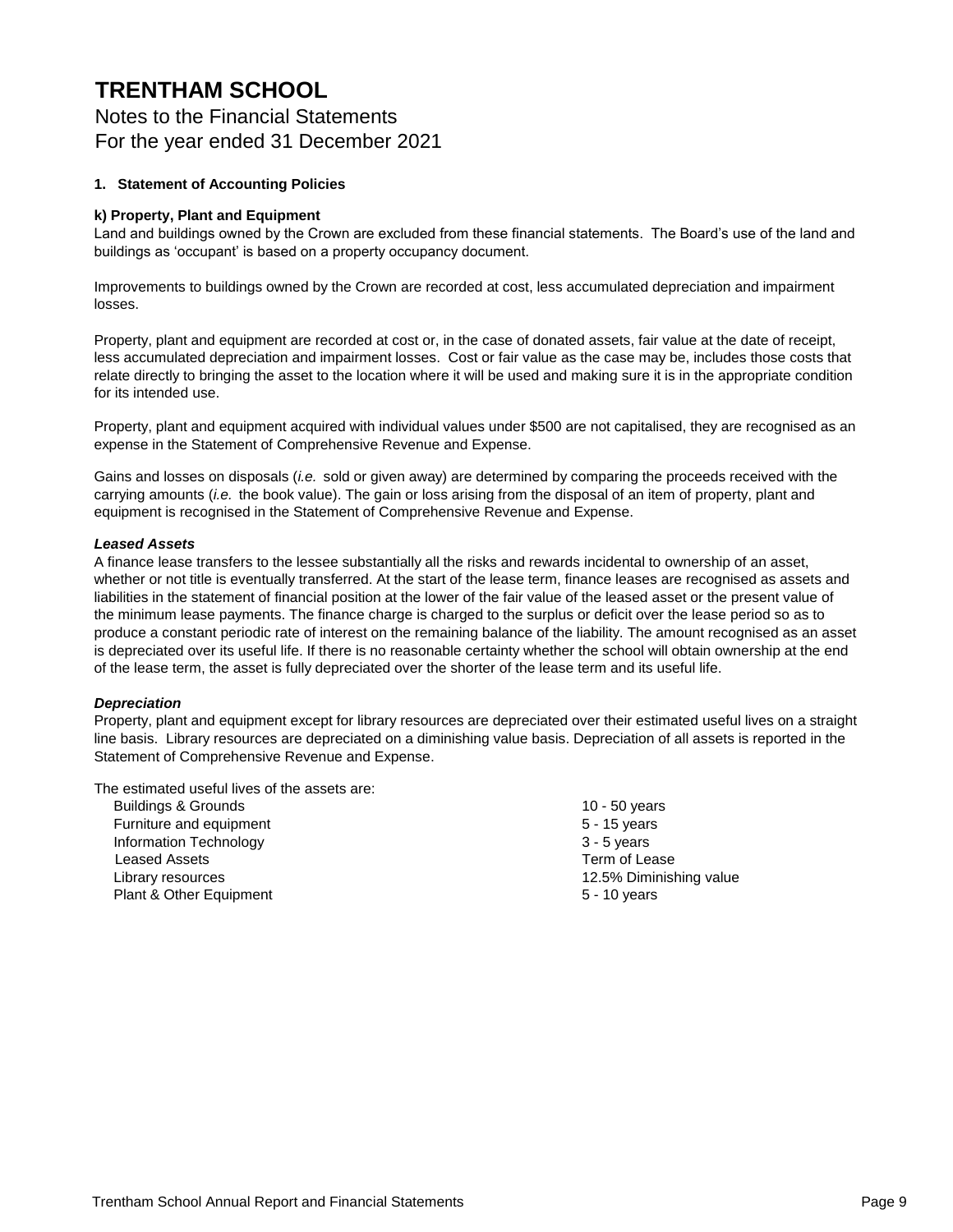Notes to the Financial Statements For the year ended 31 December 2021

#### **1. Statement of Accounting Policies**

#### **l) Impairment of property, plant, and equipment and intangible assets**

The school does not hold any cash generating assets. Assets are considered cash generating where their primary objective is to generate a commercial return.

#### *Non cash generating assets*

Property, plant, and equipment and intangible assets held at cost that have a finite useful life are reviewed for impairment whenever events or changes in circumstances indicate that the carrying amount may not be recoverable. An impairment loss is recognised for the amount by which the asset's carrying amount exceeds its recoverable service amount. The recoverable service amount is the higher of an asset's fair value less costs to sell and value in use.

Value in use is determined using an approach based on either a depreciated replacement cost approach, restoration cost approach, or a service units approach. The most appropriate approach used to measure value in use depends on the nature of the impairment and availability of information.

If an asset's carrying amount exceeds its recoverable service amount, the asset is regarded as impaired and the carrying amount is written down to the recoverable amount. The total impairment loss is recognised in the surplus or deficit.

The reversal of an impairment loss is recognised in the surplus or deficit.

#### **m) Accounts Payable**

Accounts Payable represents liabilities for goods and services provided to the School prior to the end of the financial year which are unpaid. Accounts Payable are recorded at the amount of cash required to settle those liabilities. The amounts are unsecured and are usually paid within 30 days of recognition.

#### **n) Employee Entitlements**

#### *Short-term employee entitlements*

Employee benefits that are due to be settled within 12 months after the end of the period in which the employee renders the related service are measured based on accrued entitlements at current rates of pay. These include salaries and wages accrued up to balance date, and also annual leave earned, by non teaching staff, to but not yet taken at balance date.

#### **o) Revenue Received in Advance**

Revenue received in advance relates to fees received from students where there are unfulfilled obligations for the School to provide services in the future. The fees are recorded as revenue as the obligations are fulfilled and the fees earned.

The School holds sufficient funds to enable the refund of unearned fees in relation to international students, should the School be unable to provide the services to which they relate.

#### **p) Provision for Cyclical Maintenance**

The property from which the School operates is owned by the Crown, and is vested in the Ministry. The Ministry has gazetted a property occupancy document that sets out the Board's property maintenance responsibilities. The Board is responsible for maintaining the land, buildings and other facilities on the School site in a state of good order and repair.

Cyclical maintenance, which involves painting the interior and exterior of the School, makes up the most significant part of the Board's responsibilities outside day-to-day maintenance. The provision for cyclical maintenance represents the obligation the Board has to the Ministry and is based on the Board's ten year property plan (10YPP).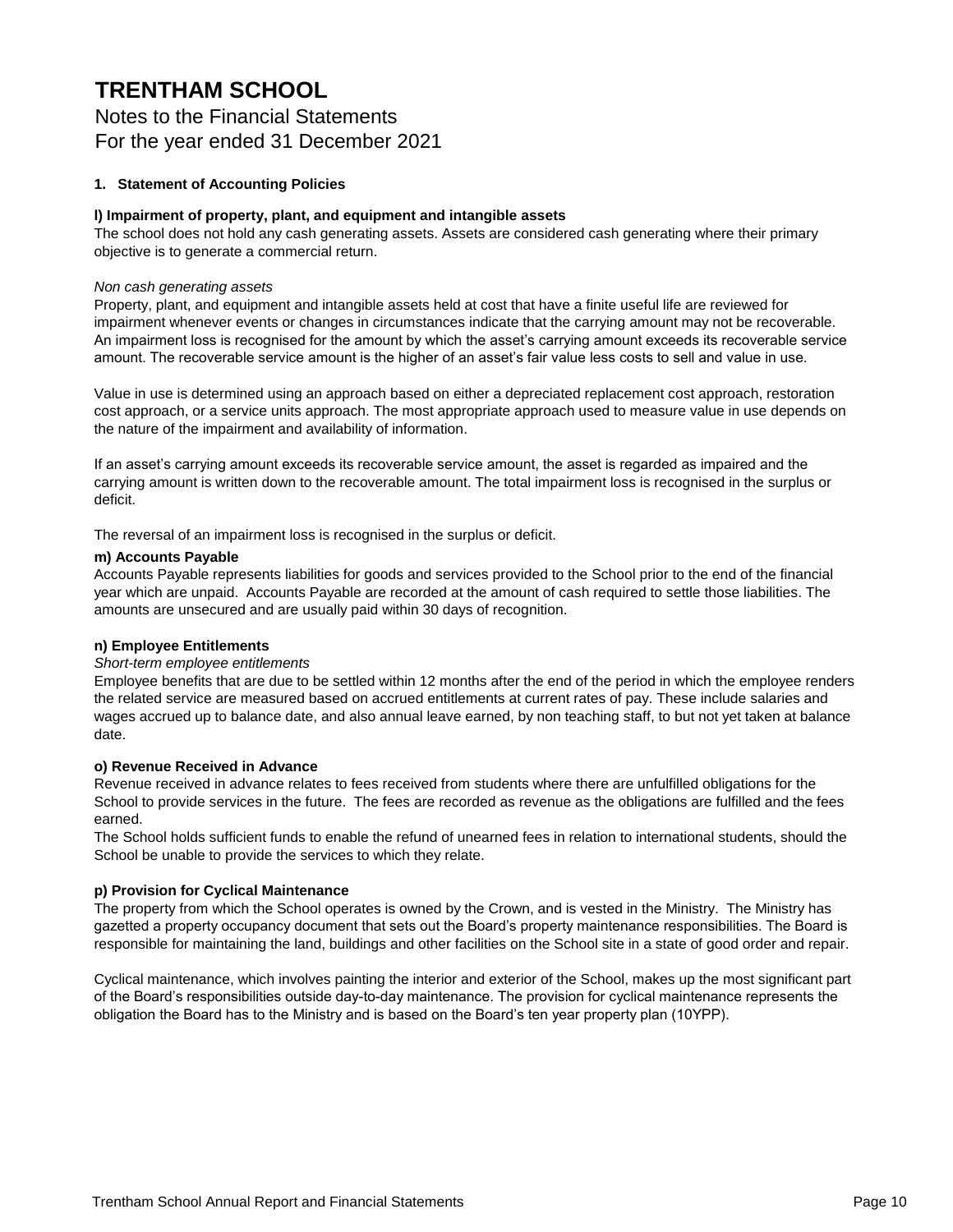Notes to the Financial Statements For the year ended 31 December 2021

#### **1. Statement of Accounting Policies**

#### **q) Financial Instruments**

The School's financial assets comprise cash and cash equivalents, accounts receivable, and investments. All of these financial assets, except for investments that are shares, are categorised as 'financial assets measured at amortised cost' for accounting purposes in accordance with financial reporting standards.

Investments that are shares are categorised as 'financial assets at fair value through other comprehensive revenue and expense' for accounting purposes in accordance with financial reporting standards.

The School's financial liabilities comprise accounts payable, borrowings and finance lease liability. All of these financial liabilities are categorised as "financial liabilities measured at amortised cost" for accounting purposes in accordance with financial reporting standards.

#### **r) Goods and Services Tax (GST)**

The financial statements have been prepared on a GST exclusive basis, with the exception of accounts receivable and accounts payable which are stated as GST inclusive.

The net amount of GST paid to, or received from, the IRD, including the GST relating to investing and financing activities, is classified as a net operating cash flow in the statements of cash flows.

Commitments and contingencies are disclosed exclusive of GST.

#### **s) Budget Figures**

The budget figures are extracted from the School budget that was approved by the Board at the start of the year.

#### **t) Services received in-kind**

From time to time the School receives services in-kind, including the time of volunteers. The School has elected not to recognise services received in kind in the Statement of Comprehensive Revenue and Expense.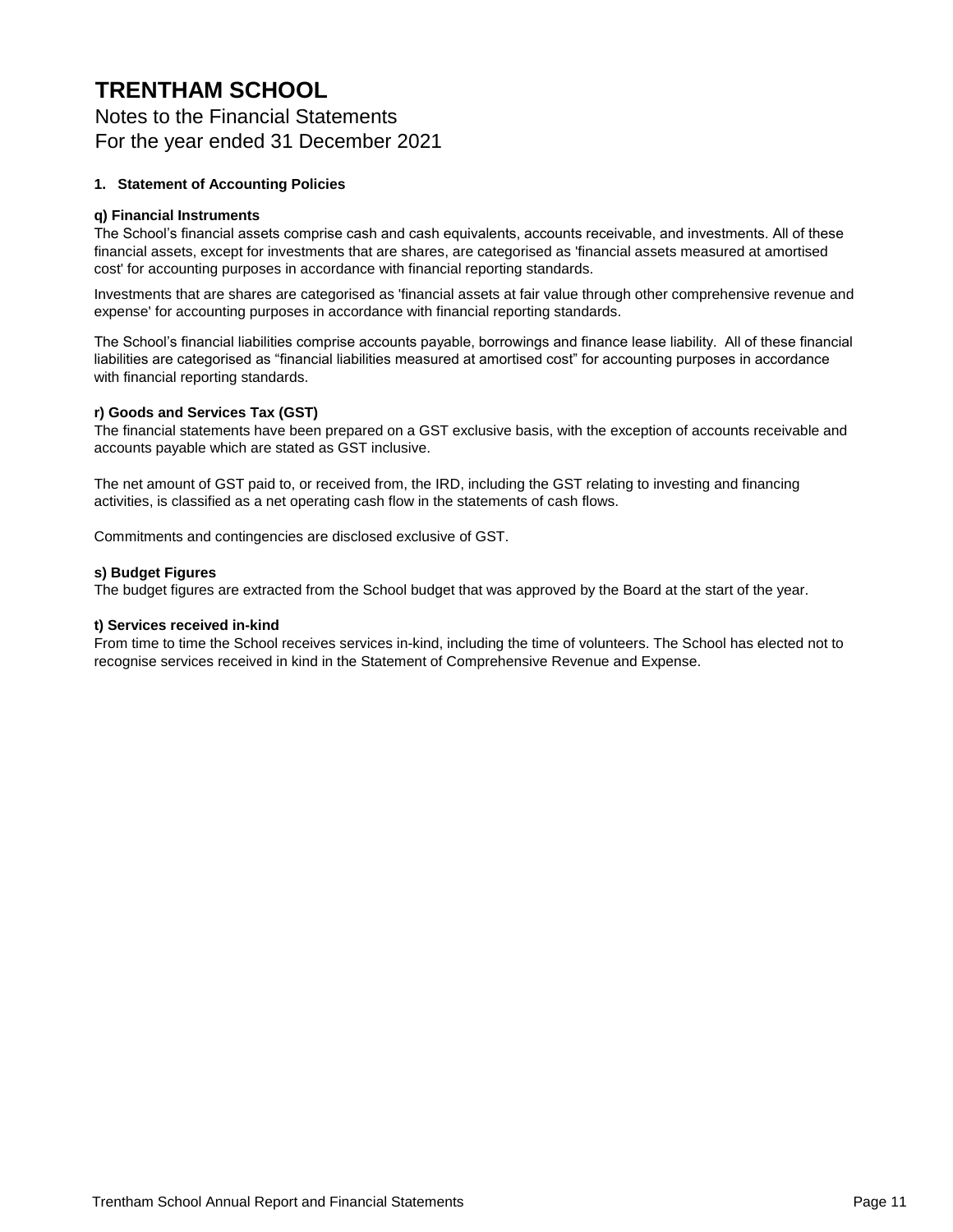Notes to the Financial Statements For the year ended 31 December 2021

#### **2. Government Grants**

|                                  | 2021          | 2021<br><b>Budget</b> | 2020          |
|----------------------------------|---------------|-----------------------|---------------|
|                                  | <b>Actual</b> | (Unaudited)           | <b>Actual</b> |
|                                  |               |                       |               |
| <b>Operational Grants</b>        | 742.585       | 665,991               | 756,459       |
| <b>Other Government Grants</b>   | -             |                       | 2,886         |
| <b>Other MoE Grants</b>          | 166,679       | 205,200               | 202,172       |
| <b>Teachers' Salaries Grants</b> | 1,926,077     | 1,900,000             | 1,947,763     |
| Use of Land and Buildings grants | 315,260       | 350,000               | 463,822       |
|                                  | 3,150,601     | 3,121,191             | 3,373,102     |

Other MOE Grants total includes additional COVID-19 funding totalling \$1,614 for the year ended 31 December 2021 (2020: \$33,339).

The school has opted in to the donations scheme for this year. Total amount received was \$62,700 (2020: \$65,700).

#### **3. Locally Raised Funds**

Local funds raised within the School's community are made up of:

| a mann are concert community are made ap on    | 2021          | 2021<br><b>Budget</b> | 2020          |
|------------------------------------------------|---------------|-----------------------|---------------|
|                                                | <b>Actual</b> | (Unaudited)           | <b>Actual</b> |
| Revenue                                        | \$            |                       | \$            |
| <b>Fees for Extra Curricular Activities</b>    | 3,159         | 700                   | 4,058         |
| Fundraising & Community Grants                 | 31,066        | 20,100                | 38,730        |
| Grant - McCarthy                               |               | 4,000                 | 4,000         |
| <b>Other Revenue</b>                           | 12,740        | 3,000                 | 13,922        |
| Trading                                        | 16,624        | 19,800                | 10,373        |
|                                                | 63,589        | 47,600                | 71,083        |
| <b>Expenses</b>                                |               |                       |               |
| <b>Extra Curricular Activities Costs</b>       | 5,684         | 400                   | 7,503         |
| <b>Fundraising &amp; Community Grant Costs</b> | 2,764         |                       | 7,614         |
|                                                | 8,448         | 400                   | 15,117        |
| Surplus for the year Locally raised funds      | 55,141        | 47,200                | 55,966        |

#### **4. Learning Resources**

|                                          | 2021      | 2021<br><b>Budget</b> | 2020      |
|------------------------------------------|-----------|-----------------------|-----------|
|                                          | Actual    | (Unaudited)           | Actual    |
|                                          |           |                       |           |
| Curricular                               | 52.485    | 75.200                | 37,867    |
| <b>Employee Benefits - Salaries</b>      | 2,253,020 | 2,279,880             | 2,347,044 |
| Information and Communication Technology | 21.441    | 26.950                | 21,861    |
| <b>Library Resources</b>                 | 6.483     | 3,500                 | 3,053     |
| <b>Staff Development</b>                 | 18.609    | 24.500                | 20,730    |
|                                          | 2,352,038 | 2,410,030             | 2,430,555 |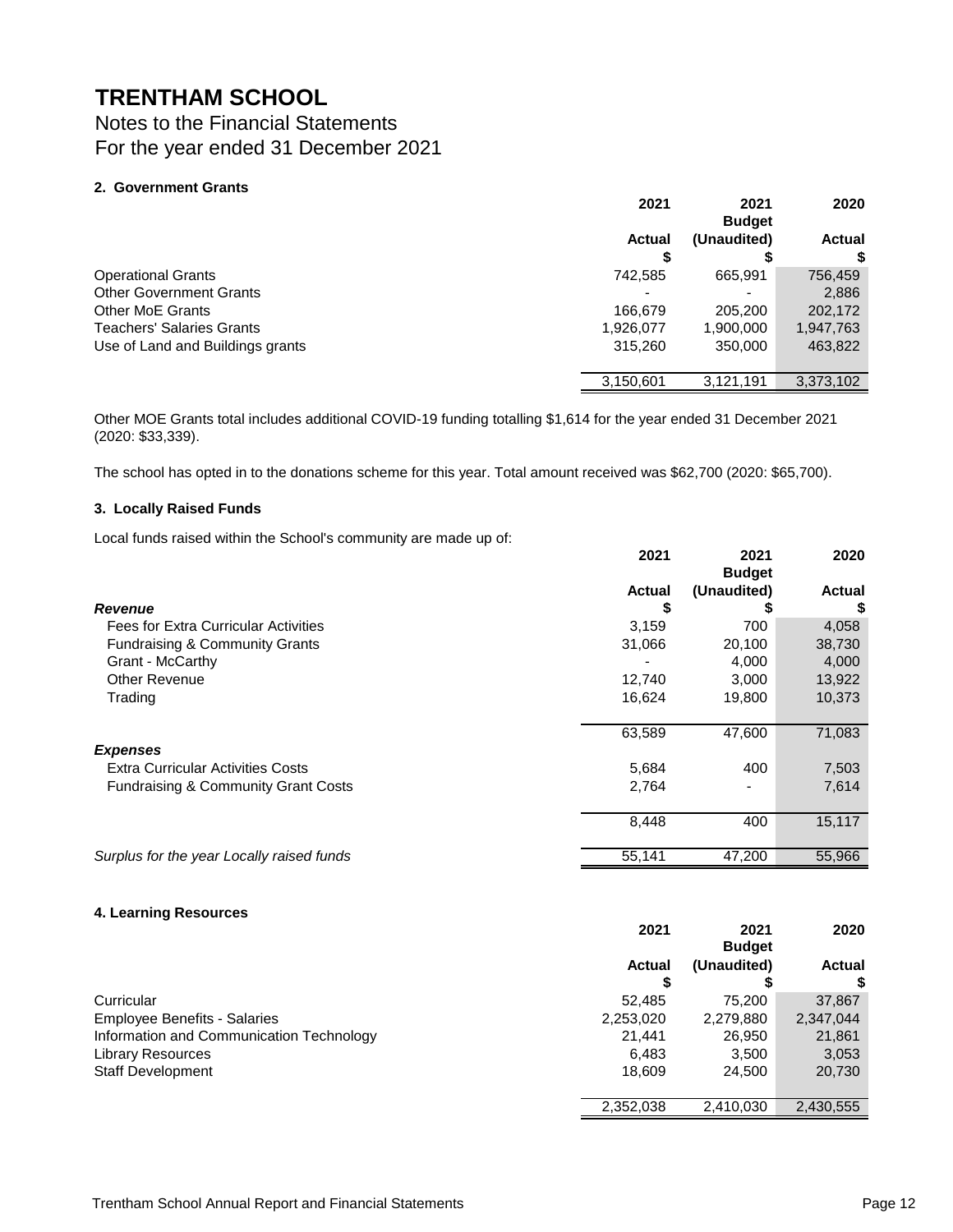### Notes to the Financial Statements For the year ended 31 December 2021

#### **5. Administration**

|                                                | 2021          | 2021          | 2020          |
|------------------------------------------------|---------------|---------------|---------------|
|                                                |               | <b>Budget</b> |               |
|                                                | <b>Actual</b> | (Unaudited)   | <b>Actual</b> |
|                                                | \$            | S             | \$            |
| <b>Audit Fee</b>                               | 6,068         | 5,500         | 5,367         |
| <b>Board of Trustees Expenses</b>              | 8,334         | 5,750         | 3,644         |
| <b>Board of Trustees Fees</b>                  | 5,360         | 4,600         | 3,570         |
| Communication                                  | 2,996         | 3,600         | 3,544         |
| Consumables                                    | 10.963        | 11,220        | 10,265        |
| <b>Employee Benefits - Salaries</b>            | 59,787        | 60,156        | 60,253        |
| Insurance                                      | 10,802        | 12,400        | 10,797        |
| Other                                          | 22,426        | 24,370        | 23,970        |
| Service Providers, Contractors and Consultancy | 8,463         | 10,150        | 8,695         |
|                                                | 135,199       | 137,746       | 130,105       |
|                                                |               |               |               |
| 6. Property                                    |               |               |               |
|                                                |               |               |               |
|                                                | 2021          | 2021          | 2020          |
|                                                |               | <b>Budget</b> |               |
|                                                | <b>Actual</b> | (Unaudited)   | <b>Actual</b> |
|                                                | S             |               |               |
| Caretaking and Cleaning Consumables            | 8,869         | 10,000        | 13,055        |
| <b>Consultancy and Contract Services</b>       | 15,409        |               |               |
| <b>Cyclical Maintenance Provision</b>          | 558           | 10.500        | (9,500)       |
| <b>Employee Benefits - Salaries</b>            | 93,434        | 87,410        | 97,633        |
| Grounds                                        | 8,789         | 10,800        | 9,988         |
| Heat, Light and Water                          | 39,276        | 38,000        | 34,456        |
| Pool Expenses                                  | 4,163         | 4,200         | 5,958         |
| Rates                                          | 2,810         | 6,500         | 4,342         |
| Repairs and Maintenance                        | 30,435        | 33,200        | 29,277        |
| Security                                       | 7,618         | 9,800         | 5,147         |

In 2021, the Ministry of Education revised the notional rent rate from 8% to 5% to align it with the Government Capital Charge rate. This is considered to be a reasonable proxy for the market rental yield on the value of land and buildings used by schools. Accordingly in 2021, the use of land and buildings figure represents 5% of the school's total property value. Property values are established as part of the nation-wide revaluation exercise that is conducted every 30 June for the Ministry of Education's year-end reporting purposes.

#### **7. Cash and Cash Equivalents**

|                                                                          | 2021          | 2021<br><b>Budget</b> | 2020      |
|--------------------------------------------------------------------------|---------------|-----------------------|-----------|
|                                                                          | <b>Actual</b> | (Unaudited)           | Actual    |
|                                                                          |               |                       | \$        |
| Cash on Hand                                                             | 521           | 100                   | 221       |
| <b>Bank Current Account</b>                                              | 552.163       | 587.678               | 984,888   |
| <b>Bank Call Account</b>                                                 | 35.736        | 200                   | 35,661    |
|                                                                          |               |                       |           |
| Net cash and cash equivalents and bank overdraft for Cash Flow Statement | 588,420       | 587,978               | 1.020.770 |

The carrying value of short-term deposits with original maturity dates of 90 days or less approximates their fair value. Of the \$588,420 Cash and Cash Equivalents, \$24,000 is held by the School on behalf of the Ministry of Education. These funds have been provided for the Ministry as part of the school's 5 year agreement funding for upgrades to the school's buildings. The funds are required to be spent in 2022 on Crown owned school buildings.

526,621 560,410 654,178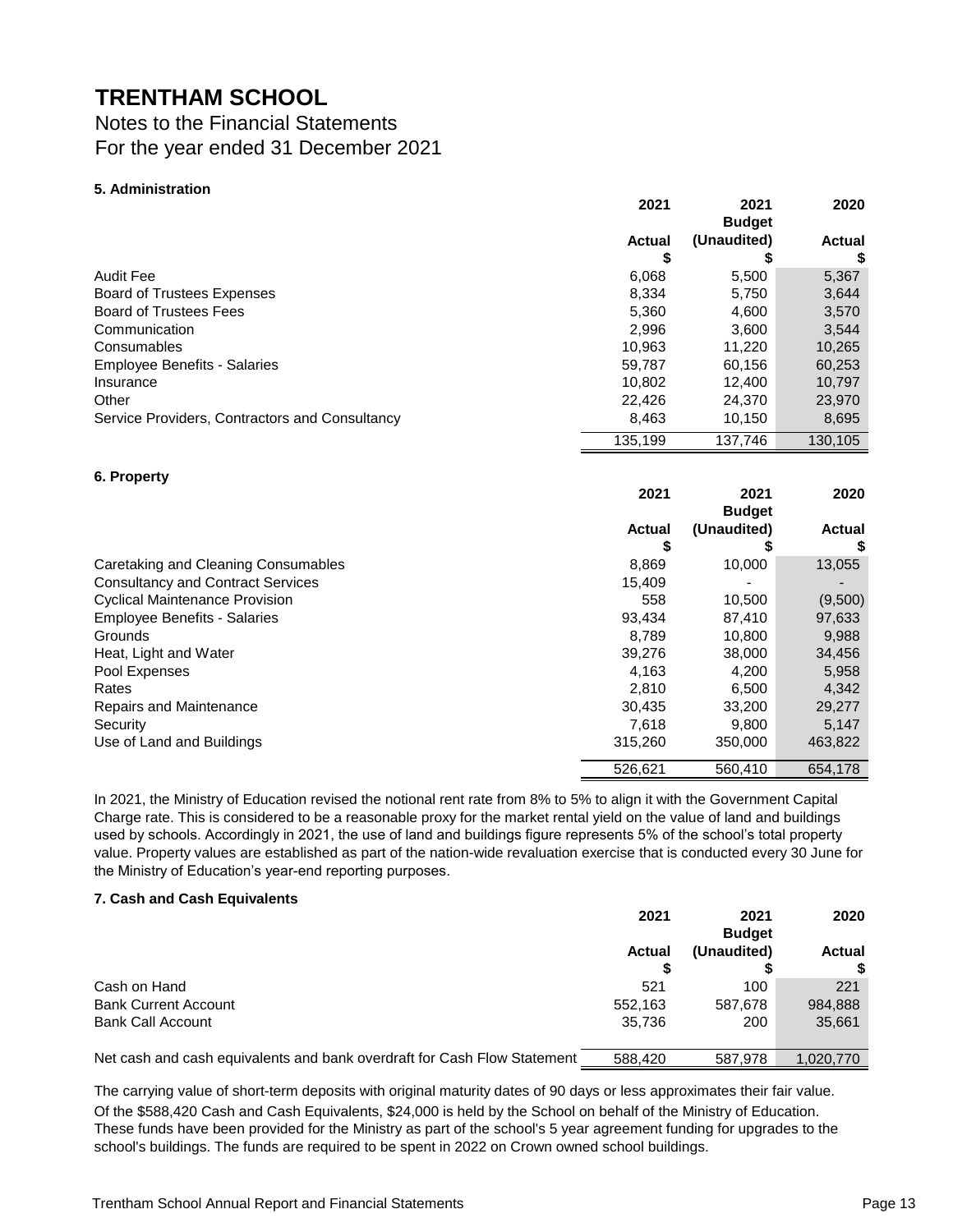### Notes to the Financial Statements For the year ended 31 December 2021

#### **8. Accounts Receivable**

| (Unaudited)<br><b>Actual</b><br>\$<br>\$<br>5,220<br><b>Receivables</b><br>2,818<br>4,800<br>Receivables from the Ministry of Education<br>14.750<br>Interest Receivable<br>200<br>240<br>206<br><b>Teacher Salaries Grant Receivable</b><br>144.090<br>145,000<br>155,253<br>161,898<br>150,000<br>160,679<br>Receivables from Exchange Transactions<br>5,000<br>5,426<br>3,058<br>Receivables from Non-Exchange Transactions<br>158.840<br>145.000<br>155,253 | 2021    | 2021<br><b>Budget</b> | 2020          |
|-----------------------------------------------------------------------------------------------------------------------------------------------------------------------------------------------------------------------------------------------------------------------------------------------------------------------------------------------------------------------------------------------------------------------------------------------------------------|---------|-----------------------|---------------|
|                                                                                                                                                                                                                                                                                                                                                                                                                                                                 |         |                       | <b>Actual</b> |
|                                                                                                                                                                                                                                                                                                                                                                                                                                                                 |         |                       |               |
|                                                                                                                                                                                                                                                                                                                                                                                                                                                                 |         |                       |               |
|                                                                                                                                                                                                                                                                                                                                                                                                                                                                 |         |                       |               |
|                                                                                                                                                                                                                                                                                                                                                                                                                                                                 |         |                       |               |
|                                                                                                                                                                                                                                                                                                                                                                                                                                                                 |         |                       |               |
|                                                                                                                                                                                                                                                                                                                                                                                                                                                                 |         |                       |               |
|                                                                                                                                                                                                                                                                                                                                                                                                                                                                 |         |                       |               |
|                                                                                                                                                                                                                                                                                                                                                                                                                                                                 | 161,898 | 150,000               | 160,679       |

#### **9. Inventories**

|            | 2021          | 2021          | 2020   |
|------------|---------------|---------------|--------|
|            |               | <b>Budget</b> |        |
|            | <b>Actual</b> | (Unaudited)   | Actual |
|            |               |               | \$     |
| Stationery | 457           | 500           | 626    |

#### **10. Investments**

The School's investment activities are classified as follows:

| . דיס וסטופו שטוויטט שוני טעווי ווער מינוי טוייטט און די דיס וסטוויט שוני | 2021          | 2021<br><b>Budget</b> | 2020               |
|---------------------------------------------------------------------------|---------------|-----------------------|--------------------|
| <b>Current Asset</b>                                                      | <b>Actual</b> | (Unaudited)           | <b>Actual</b><br>S |
| Short-term Bank Deposits                                                  | 113.944       | 110.000               | 112,952            |
| Shares in Listed Company                                                  | 9,383         | 8.700                 | 9,945              |
|                                                                           | 123,327       | 118,700               | 122,897            |

At year end the School holds 2,340 share in Vector Limited at a market value of \$9,383 (\$4.01 each).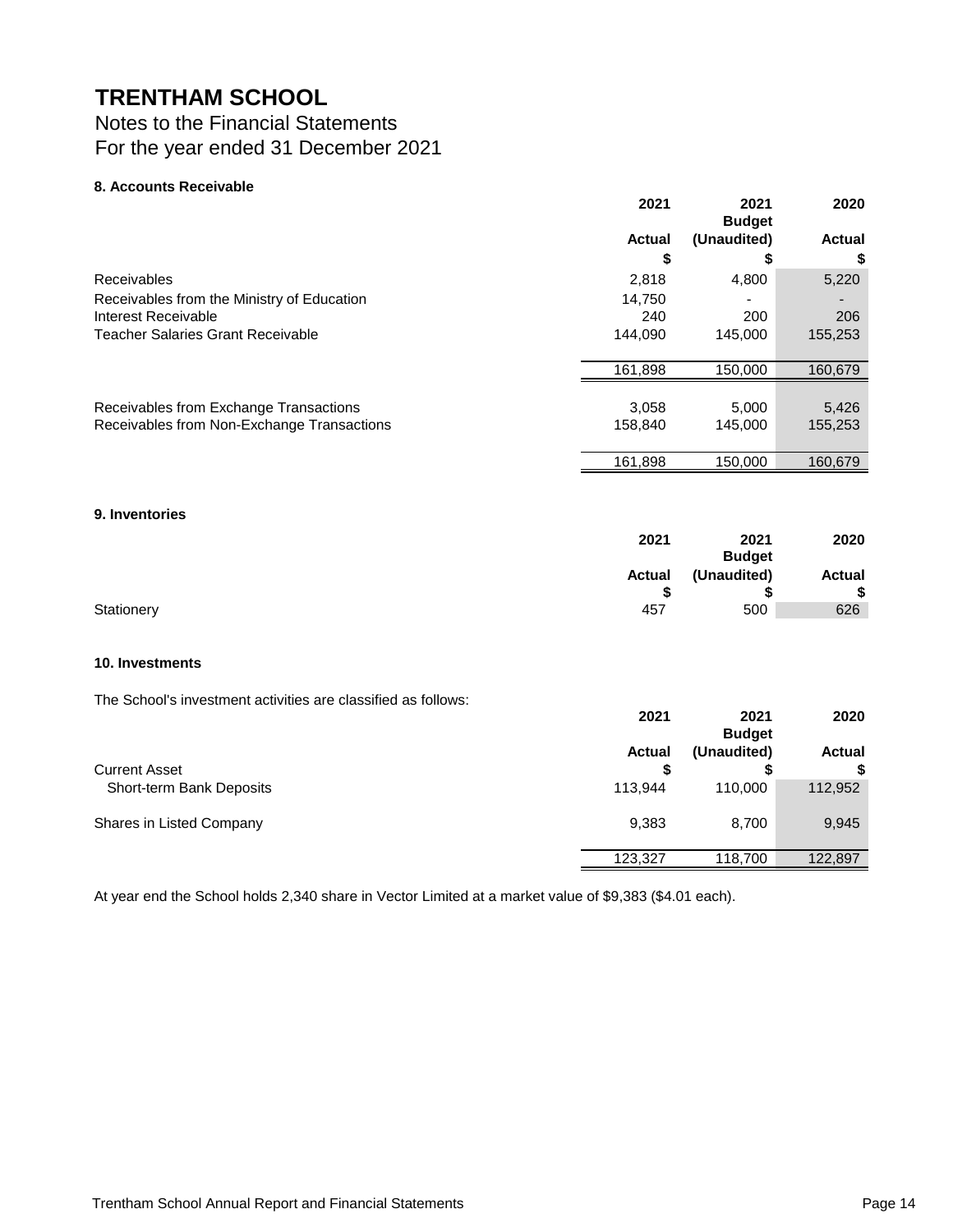### Notes to the Financial Statements For the year ended 31 December 2021

#### **11. Property, Plant and Equipment**

|                                    | Opening<br><b>Balance</b><br>(NBV) | <b>Additions</b>            | <b>Disposals</b>         | Impairment                  | <b>Depreciation</b>         | <b>Total (NBV)</b>    |
|------------------------------------|------------------------------------|-----------------------------|--------------------------|-----------------------------|-----------------------------|-----------------------|
| 2021                               | \$                                 | \$                          | \$                       | \$                          | \$                          | S                     |
| <b>Buildings</b>                   | 525,899                            | 218,770                     |                          |                             | (44, 916)                   | 699,753               |
| Furniture and Equipment            | 168,270                            | 22,475                      |                          |                             | (27, 704)                   | 163,041               |
| Information Technology             | 26,938                             | 8,313                       |                          |                             | (11, 823)                   | 23,428                |
| <b>Leased Assets</b>               | 13,239                             | 15,135                      |                          |                             | (11,692)                    | 16,682                |
| Library                            | 11,914                             | 696                         | (7, 216)                 |                             | (1,613)                     | 3,781                 |
| Pool                               | 30,636                             |                             |                          |                             | (3,599)                     | 27,037                |
| <b>Balance at 31 December 2021</b> | 776,896                            | 265,389                     | (7, 216)                 |                             | (101, 347)                  | 933,722               |
|                                    | 2021                               | 2021                        | 2021                     | 2020                        | 2020                        | 2020                  |
|                                    |                                    |                             |                          |                             |                             |                       |
|                                    | Cost or<br>Valuation               | Accumulated<br>Depreciation | <b>Net Book</b><br>Value | Cost or<br><b>Valuation</b> | Accumulated<br>Depreciation | <b>Net Book Value</b> |
|                                    | \$                                 | \$                          | \$                       |                             |                             | \$                    |
| <b>Buildings</b>                   | 984,675                            | (284, 922)                  | 699,753                  | 765,906                     | (240,007)                   | 525,899               |
| Furniture and Equipment            | 414,910                            | (251, 867)                  | 163,041                  | 392,433                     | (224, 163)                  | 168,270               |
| Information Technology             | 213,823                            | (190, 395)                  | 23,428                   | 205,510                     | (178, 572)                  | 26,938                |
| <b>Leased Assets</b>               | 55,395                             | (38, 713)                   | 16,682                   | 46,513                      | (33, 274)                   | 13,239                |
| Library                            | 7,521                              | (3,739)                     | 3,782                    | 64,240                      | (52, 326)                   | 11,914                |
| Pool                               | 73,120                             | (46,083)                    | 27,037                   | 73,120                      | (42, 484)                   | 30,636                |

The net carrying value of equipment held under a finance lease is \$16,682 (2020: \$13,239).

#### **12. Accounts Payable**

|                                         | 2021          | 2021<br><b>Budget</b> | 2020          |
|-----------------------------------------|---------------|-----------------------|---------------|
|                                         | <b>Actual</b> | (Unaudited)           | <b>Actual</b> |
|                                         | \$            | S                     | \$            |
| Creditors                               | 27,127        | 44,000                | 280,575       |
| Accruals                                | 4.511         | 4,000                 | 3,867         |
| <b>Employee Entitlements - salaries</b> | 144.090       | 145.000               | 155,253       |
| Employee Entitlements - leave accrual   | 11.014        | 7,000                 | 9,329         |
|                                         | 186,742       | 200.000               | 449,024       |
| Payables for Exchange Transactions      | 186,742       | 200,000               | 449,024       |
|                                         | 186,742       | 200.000               | 449,024       |

The carrying value of payables approximates their fair value.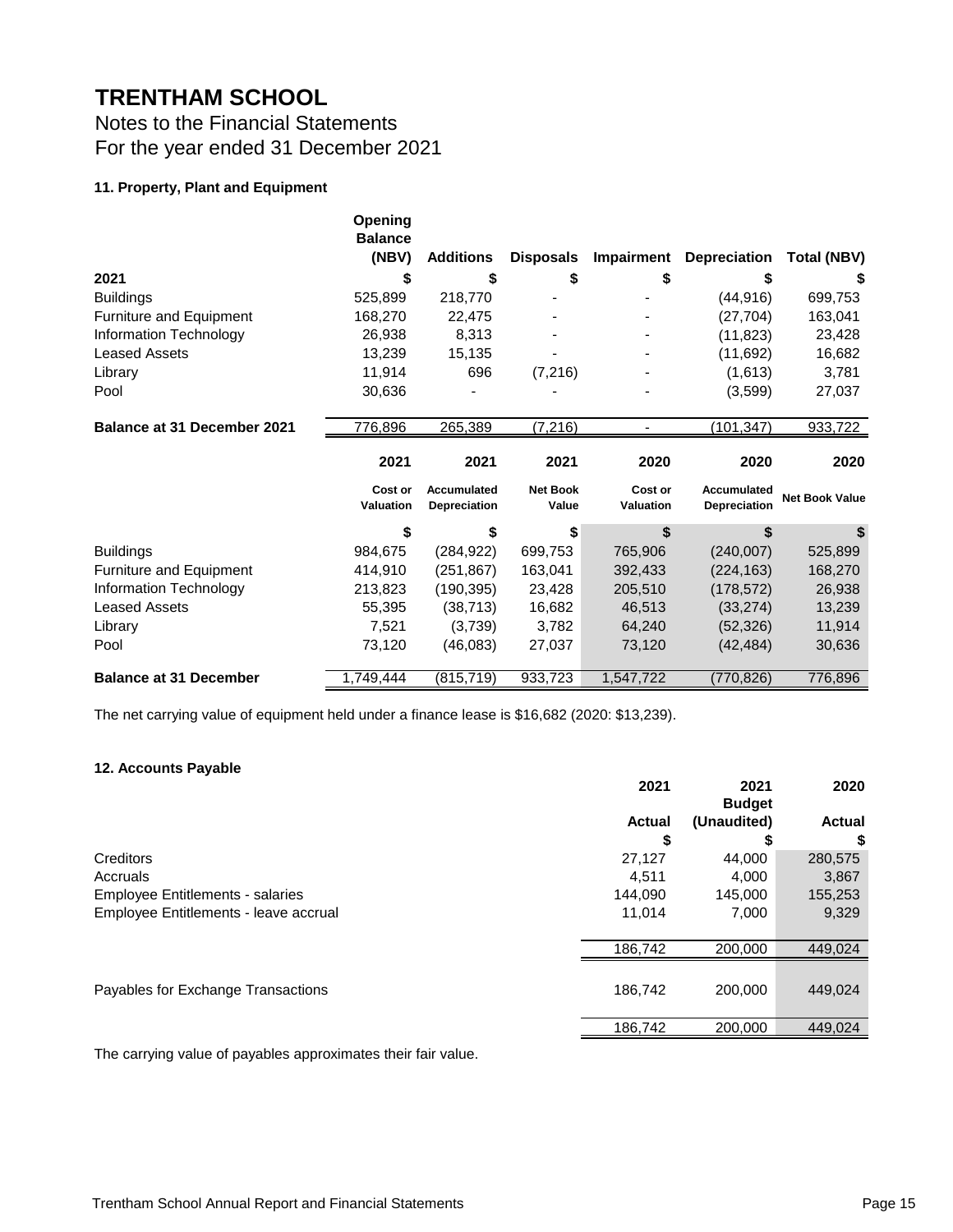### Notes to the Financial Statements For the year ended 31 December 2021

#### **13. Revenue Received in Advance**

|                                           | 2021          | 2021<br><b>Budget</b> | 2020          |
|-------------------------------------------|---------------|-----------------------|---------------|
|                                           | <b>Actual</b> | (Unaudited)           | <b>Actual</b> |
|                                           |               |                       |               |
| Grants in Advance - Ministry of Education | -             |                       | 3,277         |
| Activities Income in Advance              | 2.642         | 2.000                 | 1,883         |
|                                           | 2.642         | 2,000                 | 5,160         |

#### **14. Provision for Cyclical Maintenance**

|                                                                                                                         | 2021                        | 2021<br><b>Budget</b> | 2020                         |
|-------------------------------------------------------------------------------------------------------------------------|-----------------------------|-----------------------|------------------------------|
|                                                                                                                         | Actual                      | (Unaudited)           | <b>Actual</b>                |
| Provision at the Start of the Year<br>Increase to the Provision During the Year<br>Use of the Provision During the Year | 34,000<br>10.500<br>(9,942) | 43.500<br>(6,500)     | 43,500<br>10,500<br>(20,000) |
| Provision at the End of the Year                                                                                        | 34.558                      | 37,000                | 34,000                       |
| Cyclical Maintenance - Current<br>Cyclical Maintenance - Term                                                           | 34.558                      | 7.500<br>29,500       | 7,500<br>26,500              |
|                                                                                                                         | 34,558                      | 37,000                | 34,000                       |

#### **15. Finance Lease Liability**

The School has entered into a number of finance lease agreements for computers. Minimum lease payments payable:

|                                                  | 2021          | 2021<br><b>Budget</b> | 2020          |
|--------------------------------------------------|---------------|-----------------------|---------------|
|                                                  | <b>Actual</b> | (Unaudited)           | <b>Actual</b> |
|                                                  | S             |                       | \$            |
| No Later than One Year                           | 8,886         | 11.100                | 10,428        |
| Later than One Year and no Later than Five Years | 9,936         | 10,650                | 3,473         |
| <b>Future Finance Charges</b>                    | (1,805)       | (1,750)               | (2, 150)      |
|                                                  | 17,017        | 20,000                | 11,751        |
| <b>Represented by</b>                            |               |                       |               |
| Finance lease liability - Current                | 7.744         | 10.000                | 9,228         |
| Finance lease liability - Term                   | 9,273         | 10,000                | 2,523         |
|                                                  | 17,017        | 20,000                | 11,751        |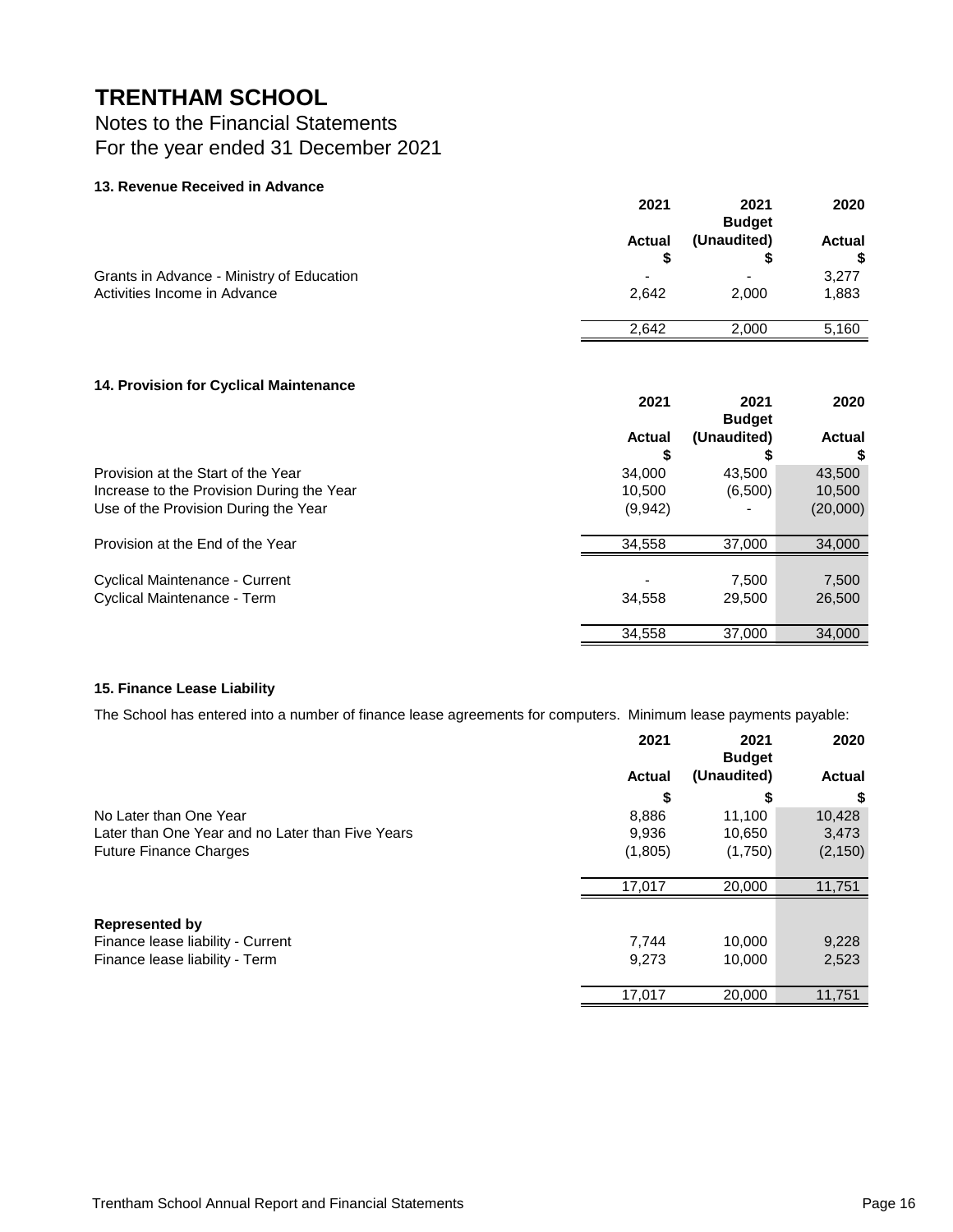### Notes to the Financial Statements For the year ended 31 December 2021

#### **16. Funds Held for Capital Works Projects**

During the year the School received and applied funding from the Ministry of Education for the following capital works projects:

| 2021                                                                                                                    |                            | Opening<br><b>Balances</b> | <b>Receipts</b><br>from MoE<br>S  | <b>Payments</b>          | <b>BOT</b><br>Contribution/<br>(Write-off to<br><b>R&amp;M)</b> | <b>Closing</b><br><b>Balances</b><br>S |
|-------------------------------------------------------------------------------------------------------------------------|----------------------------|----------------------------|-----------------------------------|--------------------------|-----------------------------------------------------------------|----------------------------------------|
| <b>Outdoor Covered Area</b>                                                                                             | In progress                | (8,500)                    |                                   | (210, 270)               | 218,770                                                         |                                        |
| <b>Boiler Chimney</b>                                                                                                   | In progress                |                            | 24,000                            |                          |                                                                 | 24,000                                 |
| Classroom ILE/Roofing                                                                                                   | In progress                | (7, 427)                   | 250,000                           | (411,380)                |                                                                 | (168, 807)                             |
| <b>LSC Gate Security</b>                                                                                                | Completed                  |                            | 10,468                            | (10, 468)                |                                                                 |                                        |
| <b>Burst Pipe</b>                                                                                                       | Completed                  |                            | 5,803                             | (5,803)                  |                                                                 |                                        |
| Totals                                                                                                                  |                            | (15, 927)                  | 290,271                           | (637, 921)               | 218,770                                                         | (144,807)                              |
| <b>Represented by:</b><br>Funds Held on Behalf of the Ministry of Education<br>Funds Due from the Ministry of Education |                            |                            |                                   |                          |                                                                 | 24,000<br>(168, 807)<br>(144, 807)     |
| 2020                                                                                                                    |                            | Opening<br><b>Balances</b> | <b>Receipts</b><br>from MoE<br>\$ | <b>Payments</b>          | <b>BOT</b><br>Contribution/<br>(Write-off to<br><b>R&amp;M)</b> | Closing<br><b>Balances</b>             |
| <b>Outdoor Covered Area</b><br>Classroom ILE/Roofing Project                                                            | In progress<br>In progress | 42,111                     | 1,071,063                         | (8,500)<br>(1, 120, 601) |                                                                 | (8,500)<br>(7, 427)                    |
| Totals                                                                                                                  |                            | 42,111                     | 1,071,063                         | (1, 129, 101)            |                                                                 | (15, 927)                              |

#### **17. Related Party Transactions**

The School is a controlled entity of the Crown, and the Crown provides the major source of revenue to the school. The school enters into transactions with other entities also controlled by the Crown, such as government departments, stateowned enterprises and other Crown entities. Transactions with these entities are not disclosed as they occur on terms and conditions no more or less favourable than those that it is reasonable to expect the school would have adopted if dealing with that entity at arm's length.

Related party disclosures have not been made for transactions with related parties that are within a normal supplier or client/recipient relationship on terms and condition no more or less favourable than those that it is reasonable to expect the school would have adopted in dealing with the party at arm's length in the same circumstances. Further, transactions with other government agencies (for example, Government departments and Crown entities) are not disclosed as related party transactions when they are consistent with the normal operating arrangements between government agencies and undertaken on the normal terms and conditions for such transactions.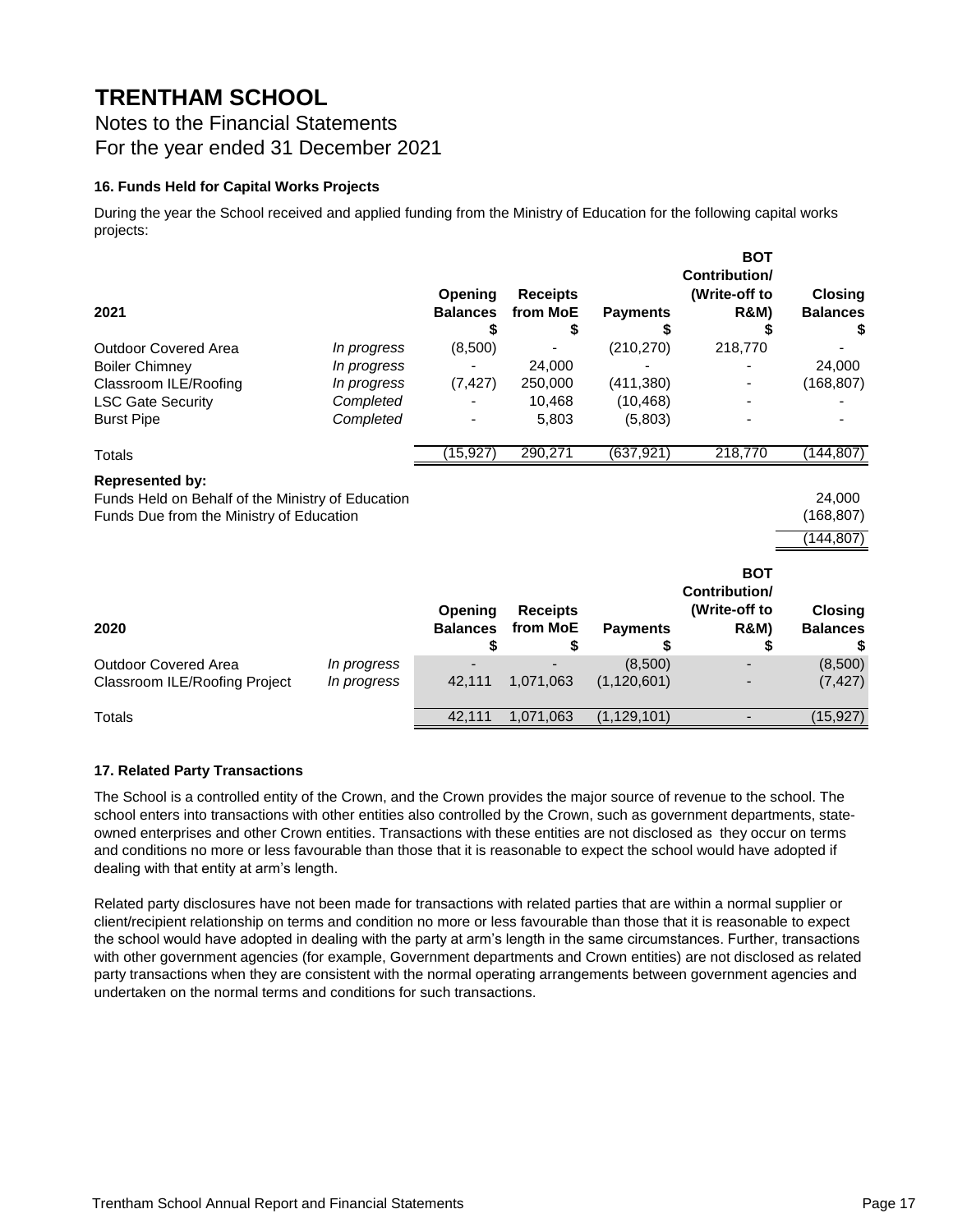Notes to the Financial Statements For the year ended 31 December 2021

#### **18. Remuneration**

#### *Key management personnel compensation*

Key management personnel of the School include all trustees of the Board, Principal, Deputy Principals and Heads of Departments.

|                                             | 2021<br><b>Actual</b><br>\$ | 2020<br><b>Actual</b><br>\$ |
|---------------------------------------------|-----------------------------|-----------------------------|
| <b>Board Members</b>                        |                             |                             |
| Remuneration                                | 5,360                       | 3,570                       |
| Leadership Team                             |                             |                             |
| Remuneration                                | 304,651                     | 361,692                     |
| Full-time equivalent members                | 2.50                        | 3.00                        |
|                                             |                             |                             |
| Total key management personnel remuneration | 310.011                     | 365,262                     |
|                                             |                             |                             |

There are six members on the Board excluding the Principal. The Board had held 8 full meetings of the Board in the year. As well as these regular meetings, including preparation time, the Presiding Member and other Board members have also been involved in ad hoc meetings to consider student welfare matters including stand downs, suspensions, and other disciplinary matters.

#### *Principal*

The total value of remuneration paid or payable to the Principal was in the following bands:

| Salaries and Other Short-term Employee Benefits: | 2021<br><b>Actual</b><br>\$000 | 2020<br>Actual<br>\$000 |
|--------------------------------------------------|--------------------------------|-------------------------|
| Principal 1                                      |                                |                         |
| Salary and Other Payments                        | 70 - 80                        | 150 - 160               |
| Benefits and Other Emoluments                    | $1 - 2$                        | $4 - 5$                 |
| Principal 2                                      |                                |                         |
| Salary and Other Payments                        | $60 - 70$                      |                         |
| <b>Benefits and Other Emoluments</b>             | $\overline{\phantom{0}}$       |                         |

*Other Employees*

Employee's with remuneration greater than \$100,000 were as follows:

| Remuneration | 2021                  | 2020                         |
|--------------|-----------------------|------------------------------|
| \$000        | FTE Number FTE Number |                              |
| $100 - 110$  | З                     |                              |
| 120 - 125    |                       | $\qquad \qquad \blacksquare$ |
|              |                       |                              |

The disclosure for 'Other Employees' does not include remuneration of the Principal.

#### **19. Compensation and Other Benefits Upon Leaving**

The total value of compensation or other benefits paid or payable to persons who ceased to be trustees, committee member, or employees during the financial year in relation to that cessation and number of persons to whom all or part of that total was payable was as follows:

|                  | 2021<br>Actual           | 2020<br>Actual |
|------------------|--------------------------|----------------|
| Total            | $\overline{\phantom{0}}$ | $\blacksquare$ |
| Number of People | $\overline{\phantom{0}}$ | $\blacksquare$ |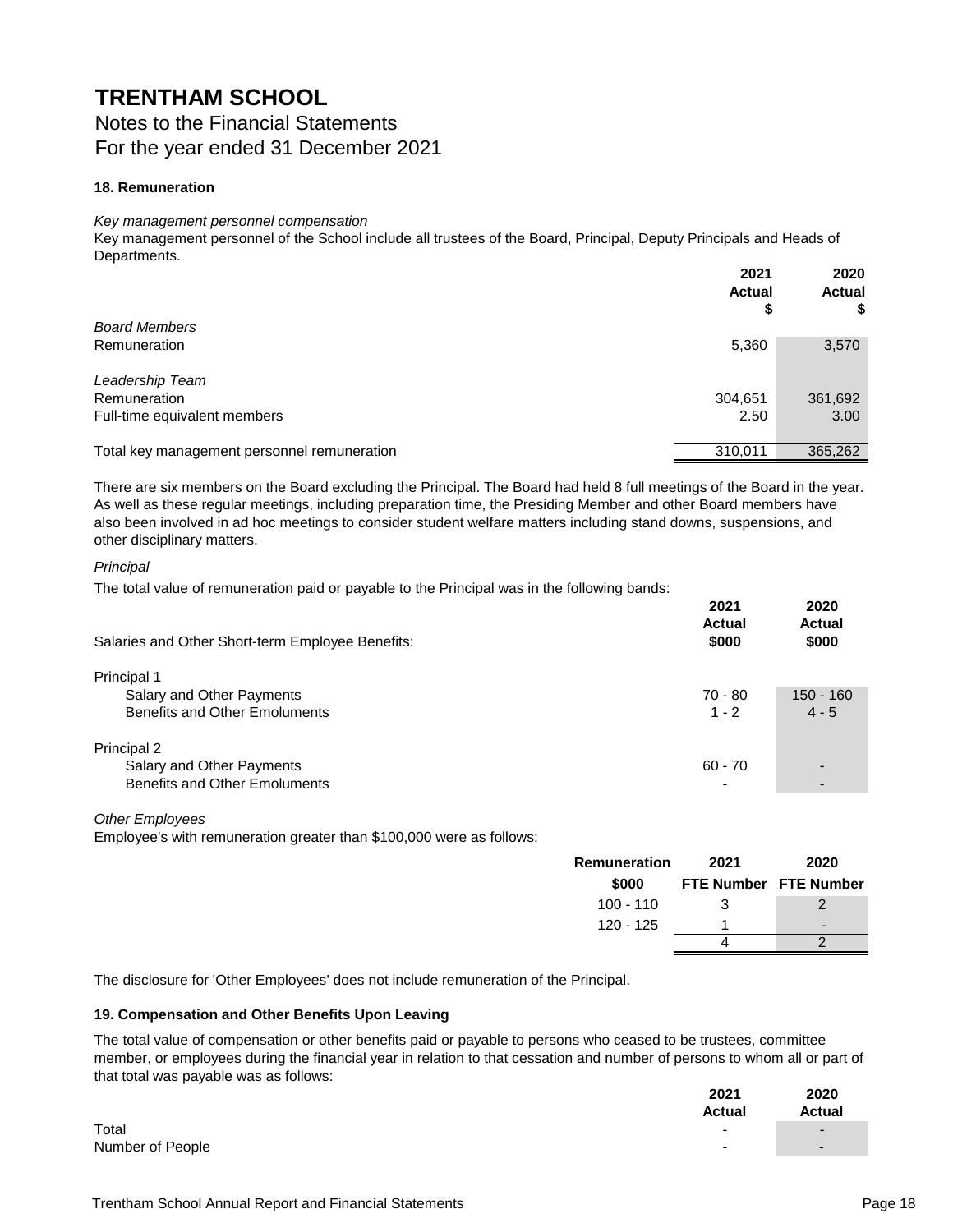### **TRENTHAM SCHOOL** Notes to the Financial Statements For the year ended 31 December 2021

#### **20. Contingencies**

There are no contingent liabilities and no contingent assets as at 31 December 2021 (Contingent liabilities and assets at 31 December 2020: nil).

#### **Holidays Act Compliance – schools payroll**

The Ministry of Education performs payroll processing and payments on behalf of boards, through payroll service provider Education Payroll Limited.

The Ministry's review of the schools sector payroll to ensure compliance with the Holidays Act 2003 is ongoing. Final calculations and potential impact on any specific individual will not be known until further detailed analysis and solutions have been completed.

To the extent that any obligation cannot reasonably be quantified at 31 December 2021, a contingent liability for the school may exist.

#### **21. Commitments**

#### **(a) Capital Commitments**

As at 31 December 2021 the Board has entered into the following contracts agreement with the Ministry of Education: (a) a block A classroom ILE/ roof project amounting to \$2,109,860 of which \$1,491,263 has been received and \$1,660,070 had been spent at balance date.

(b) a boiler chimney demolition & remediation project amounting to \$30,077 of which \$24,000 has been received and nil had been spent at balance date.

(Capital commitments at 31 December 2020: \$2,103,425 of which \$1,007,608 was spent at balance date).

#### **(b) Operating Commitments**

As at 31 December 2021 the Board has no operating commitments (2020: nil).

#### **22. Financial Instruments**

The carrying amount of financial assets and liabilities in each of the financial instrument categories are as follows:

|                                                               | 2021    | 2021<br><b>Budget</b> | 2020      |
|---------------------------------------------------------------|---------|-----------------------|-----------|
|                                                               | Actual  | (Unaudited)           | Actual    |
| Financial assets measured at amortised cost                   |         |                       | \$        |
| Cash and Cash Equivalents                                     | 588,420 | 587.978               | 1,020,770 |
| Receivables                                                   | 161,898 | 150,000               | 160,679   |
| Investments - Term Deposits                                   | 113.944 | 110,000               | 112,952   |
| Total Financial assets measured at amortised cost             | 864,262 | 847,978               | 1,294,401 |
| Financial liabilities measured at amortised cost              |         |                       |           |
| Payables                                                      | 186.742 | 200,000               | 449.024   |
| <b>Finance Leases</b>                                         | 17.017  | 20,000                | 11,752    |
| <b>Total Financial Liabilities Measured at Amortised Cost</b> | 203,759 | 220,000               | 460.776   |

#### **23. Events After Balance Date**

There were no significant events after balance date that impact these financial statements.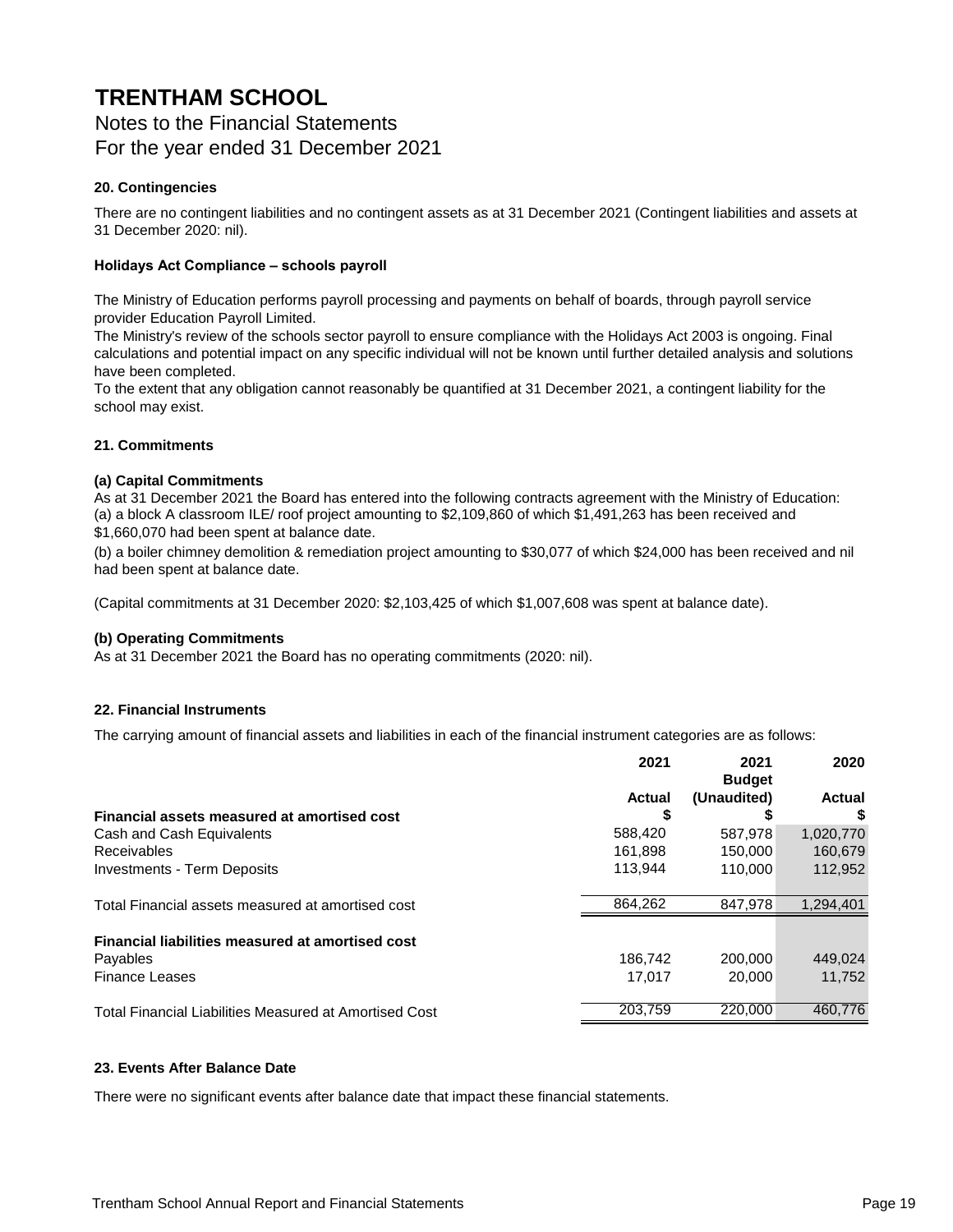Members of the Board For the year ended 31 December 2021

| <b>Name</b>            | <b>Position</b>                   | How position on<br><b>Board gained</b>   | <b>Occupation</b>                                    | <b>Term</b><br>expired/expires |
|------------------------|-----------------------------------|------------------------------------------|------------------------------------------------------|--------------------------------|
| Aleshia Wallace        | <b>Presiding Member</b>           | Co-opted 2018,<br>Elected 2019           | Self-employed                                        | Resigned<br>December 2021      |
| Suzanne Su'a           | Principal                         | Appointed                                | Principal                                            | Resigned July<br>2021          |
| Erica Leggett          | <b>Acting Principal</b>           | Appointed                                | <b>Acting Principal</b>                              |                                |
| Dora Tooth             | Parent Rep -<br>Community Liaison | Co-opted 2018,<br>Elected 2019           | Homemaker                                            | October 2022                   |
| <b>Phillip Hartell</b> | Parent Rep                        | Elected 2019                             | <b>Customer Financial</b><br>Wellbeing<br>Consultant | October 2022                   |
| Tara Browning          | Parent Rep                        | Elected 2019                             | Senior Procurement<br>Advisor                        | October 2022                   |
| <b>Hayley Campbell</b> | Parent Rep                        | Elected 2019                             | Hairdresser                                          | October 2022                   |
| Benjamin Garner        | Staff Rep                         | Elected 2014, Re-<br>Elected 2016 & 2019 | Teacher                                              | October 2022                   |